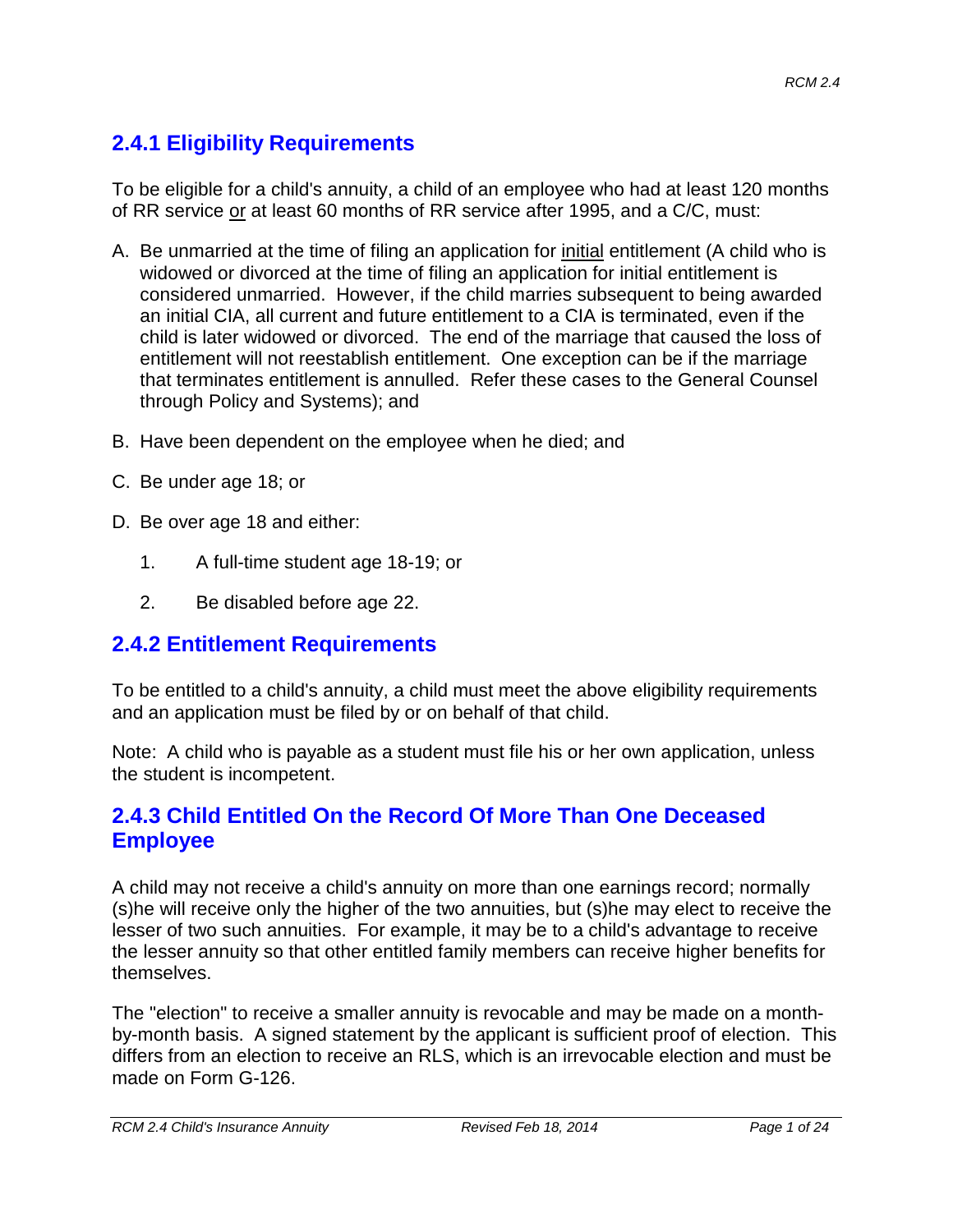If it appears that it would be to a child's advantage to receive the lesser annuity, release a memo to the F/O advising them of the facts of the case and requesting a contact with the annuitant. If the child wants the smaller annuity, secure a signed statement that establishes that the child is aware that (s)he is electing the smaller benefit.

An LSDP is not payable on the account that the annuity is not paid on because there is eligibility to a monthly benefit, whether or not it is paid.

If it does not appear to be to the child's advantage to receive the smaller annuity, award the higher annuity and terminate the current annuity.

# **2.4.4 Eligibility Of Stepchildren**

#### A. General

Effective July 1, 1996, to be eligible for a child's annuity as the stepchild of an employee, the stepchild must have been receiving at least one-half support from the employee. Prior to July 1, 1996 a stepchild was deemed dependent if he or she was living with the employee at the time of the employee's death.

#### B. Point at Which One-Half Support Must Be Met

Dependency must be established at the time of the employee's death unless the employee has a period of disability freeze that continued until he met the conditions for entitlement to an RIB or DIB or until his death. If the deceased employee had a disability freeze that continued until he became entitled to an RIB or DIB or died, the dependency requirements can be met at either of the following points:

- At the beginning of the period of disability (DF), or
- At the time the employee became entitled to a DIB, or
- At the time the employee became entitled to an RIB.

In cases where there would otherwise be no break in entitlement, a dependency determination made for retirement spouse eligibility, O/M determinations, or Medicare entitlement should carry forward after the employee's death.

If there has been a break in entitlement, the dependency requirement must be met even if the child was previously determined to be dependent upon the employee for the purpose of increasing the employee's O/M, Medicare entitlement, or qualifying a spouse for an annuity.

#### C. Reasonable Period for Determining One-Half Support

In determining whether the one-half support requirement is met at the applicable point in time, analyze the stepchild's support status for a "reasonable period"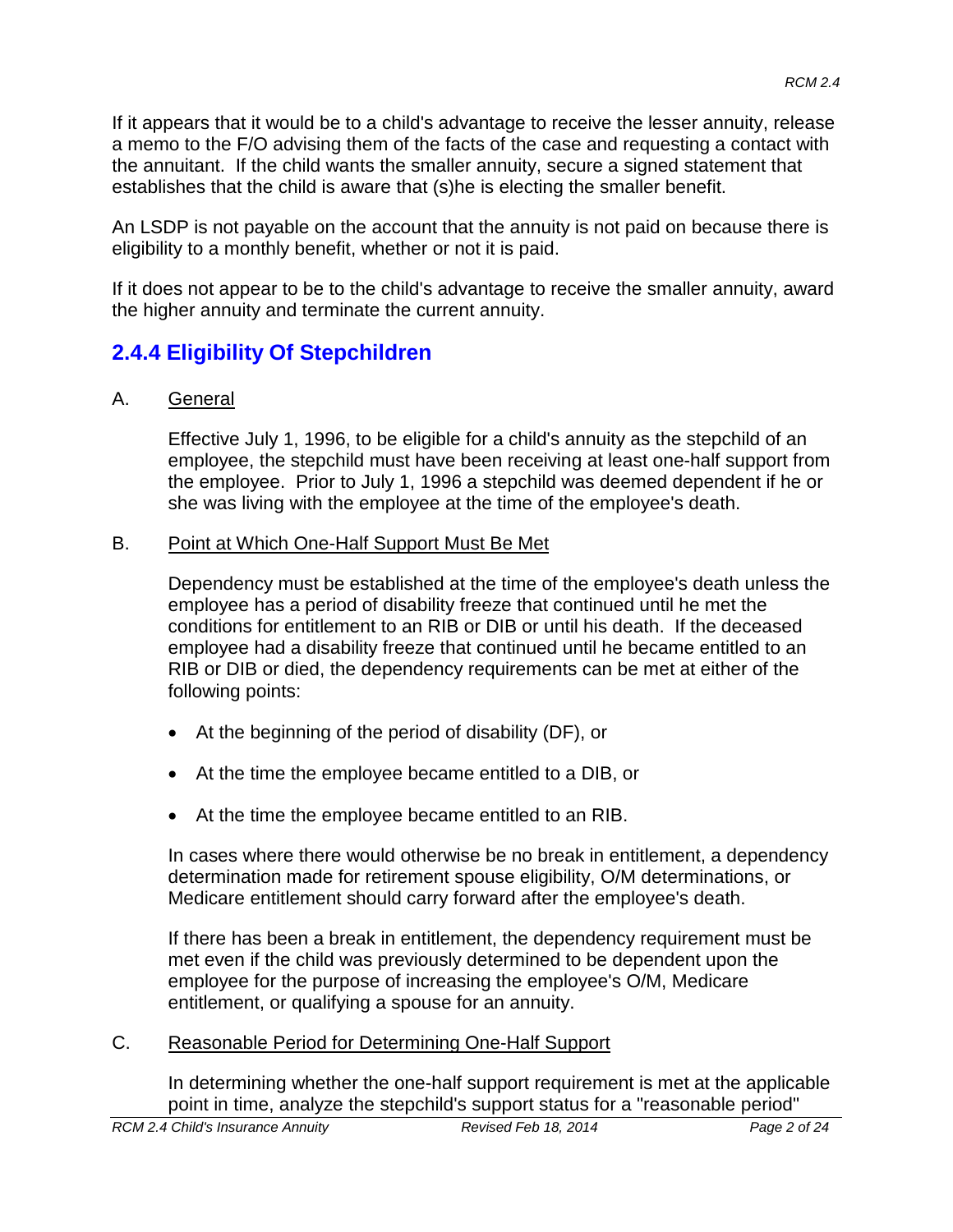before that point. (Usually, the reasonable period is the 12 month period immediately preceding the month of the dependency point. Refer to RCM 4.7.40 - 4.7.43 for more discussion on the "reasonable period" for determining support and exceptions.)

#### D. How to determine One-Half Support - General

One-half support will be determined by either applying the "Pooled Income Method" or by counting employee contributions.

1. Under the "Pooled Income Method", all income coming into the household is pooled for the support of the household and each member shares equally in the funds used for support. (Note: In using this method, we need to determine all income coming into the household.)

The pooled income method of support cannot be used if:

- All household income was not pooled;
- There is evidence indicating all income for support was not shared equally (e.g., one household member had large medical expenses);
- Separate family groups live in the same household;
- The stepchild and the stepparent lived in different households. (If the employee was under a court-order to pay child support, that is considered to be "living in the same household and, in that situation, the pooled income method could be used.)

If using the "pooled income" method results in one-half support being missed by a narrow margin, also compute the child's support using employee contributions.

The pooled income method is determined as follows:

- a. Determine the support period
- b. Compute the total gross income coming into the family from all sources during the support period.
- c. Depending on the facts of the case, use the following situations to determine how to figure support.

#### SITUATION 1 - Employee is the Only Person in the Household With Income

If the employee is the only household member with income, the one-half support requirement is met.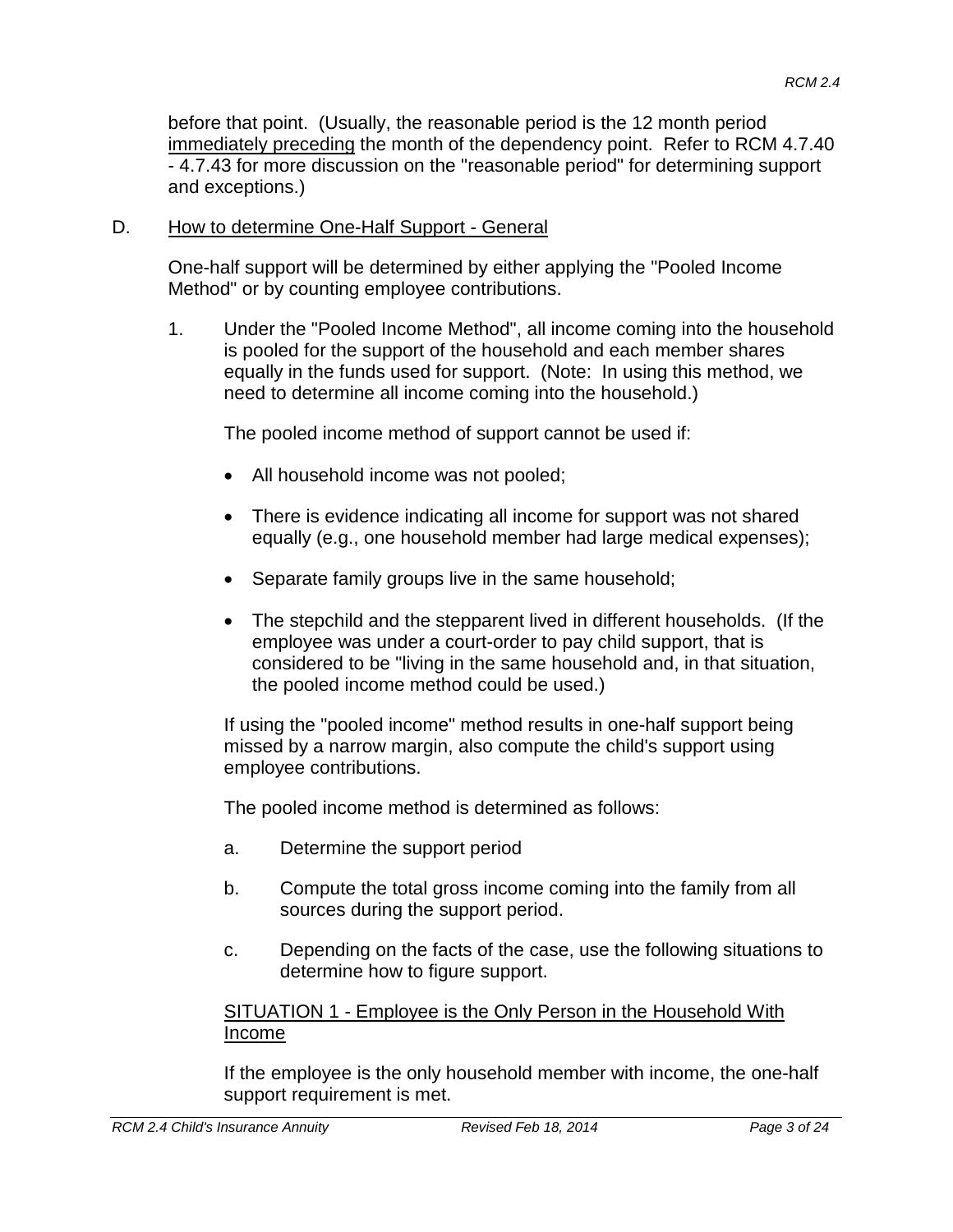#### SITUATION 2 - The Employee and the Stepchild Have Income

- a. Divide the total amount of income coming into the household by the number of members in the household. This amount constitutes the cost of each member's support. Dividing this amount by 2 equals one-half of each member's support.
- b. Compare the child's outside income to the one-half support figure. If the child's income exceeds one-half support, the employee did not provide at least one-half support. If the child's income is equal to or less than the one-half support figure, the employee provided at least one-half support.

EXAMPLE: The employee died in July 1996. At the time of his death, he was living with his wife Gerri and her son Gerald. During the year before his death, the employee's income was \$24,000. His wife had no income. His stepson, Gerald, received \$6,000 from his natural father during the year prior to the employee's death. The total family income, \$30,000, was pooled.

Dividing \$30,000 by the number of household members (three) produces an amount of \$10,000 as the cost of each family member's support. One-half of this amount is \$5,000. Since Gerald's income of \$6,000 is more than \$5,000, the employee did not provide one-half support to Gerald during the support period.

SITUATION 3 - The Employee and Spouse Have Income; Stepchild May or May Not Have Outside Income

#### REMEMBER THAT IT IS THE EMPLOYEE CONTRIBUTIONS TO THE STEPCHILD THAT MUST EQUAL OR EXCEED ONE-HALF SUPPORT.

- a. Divide the total amount of income by the number of members in the household. This amount constitutes the cost of support for each member. Divide the support amount by 2 and you will get the one-half support amount for each family member.
- b. If the child's outside income exceeds one-half the cost of support, the employee could not have been providing at least one-half support. If the child's income is equal to or less than one-half support, or if the child has no outside income, proceed to step c.
- c. For each member of the household whose income exceeds the cost of support (e.g., the employee and spouse), the cost of support is subtracted from his/her income. The balance is the amount available for that individual's support of other household members.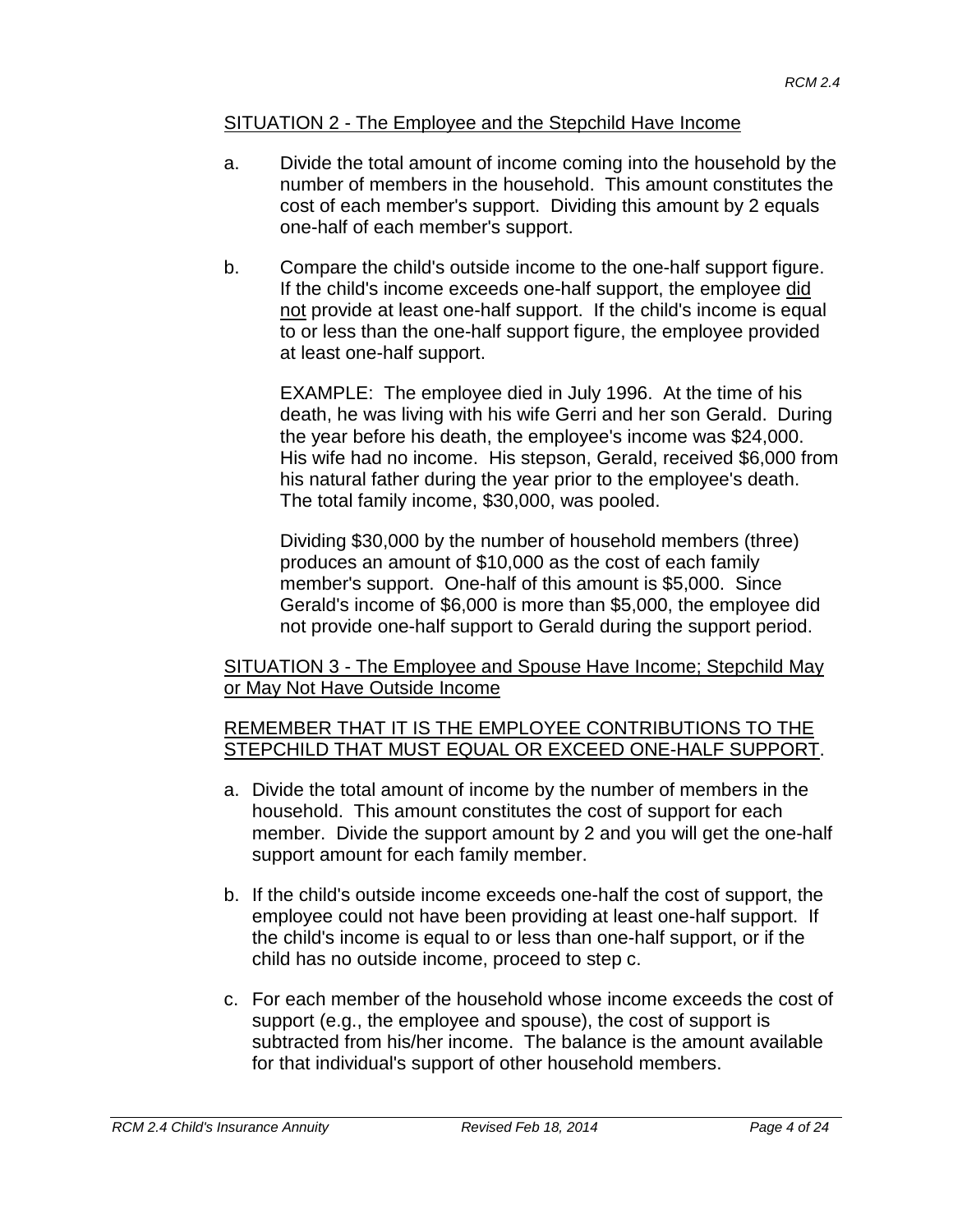- d. To compute the balance of the child's support which comes from the contributions of the employee and spouse, subtract the child's income from the cost of support.
- e. Compute the proportion of the employee's contributions to the child as follows:

Using the amounts arrived at in c., (the employee's and spouse's balance available for support of other household members), add the two figures together. Determine what proportion of the total amount the employee's contribution represents. This fraction is the proportion of the child's support that the employee contributed.

f. Apply the fraction derived in e. to the balance of the child's support (the amount arrived at in d) to determine how much of the balance of support the employee contributed. If the result is equal to or greater than one-half the cost of the child's support, the one-half support requirement is met.

#### EXAMPLE

John Dillinger, the employee became entitled to a disability annuity in July 1996. The support period to be used is the 12 months before he became disabled. In that year, John lived in the same household with his wife Marie and her son, James. John died in October 1996 and James is now applying for a survivor child's insurance annuity based on John's account.

John's income during the 12 month support period was \$20,000. Marie's income for the same period was \$15,000, and James received \$4,000 during the period from his natural father. All household income was pooled. The total family income was \$39,000; the cost of each member's support was \$13,000. One-half is \$6,500. Since James income did not exceed \$6,500, it must be determined whether John was providing at least one-half of his support.

Both John's income and Marie's income exceeded the cost of each one's support (\$13,000). For each, the cost of support is subtracted from his/her income. The balance of John's income available for support of other household members if \$7,000 (\$20,000 minus \$13,000); for Marie, the balance is \$2,000 (\$15,000 minus \$13,000).

The amount of James' income is subtracted from the cost of his support (\$13,000 minus  $$4,000 = $9,000$ ). The balance of his support came from the contributions of John and Marie.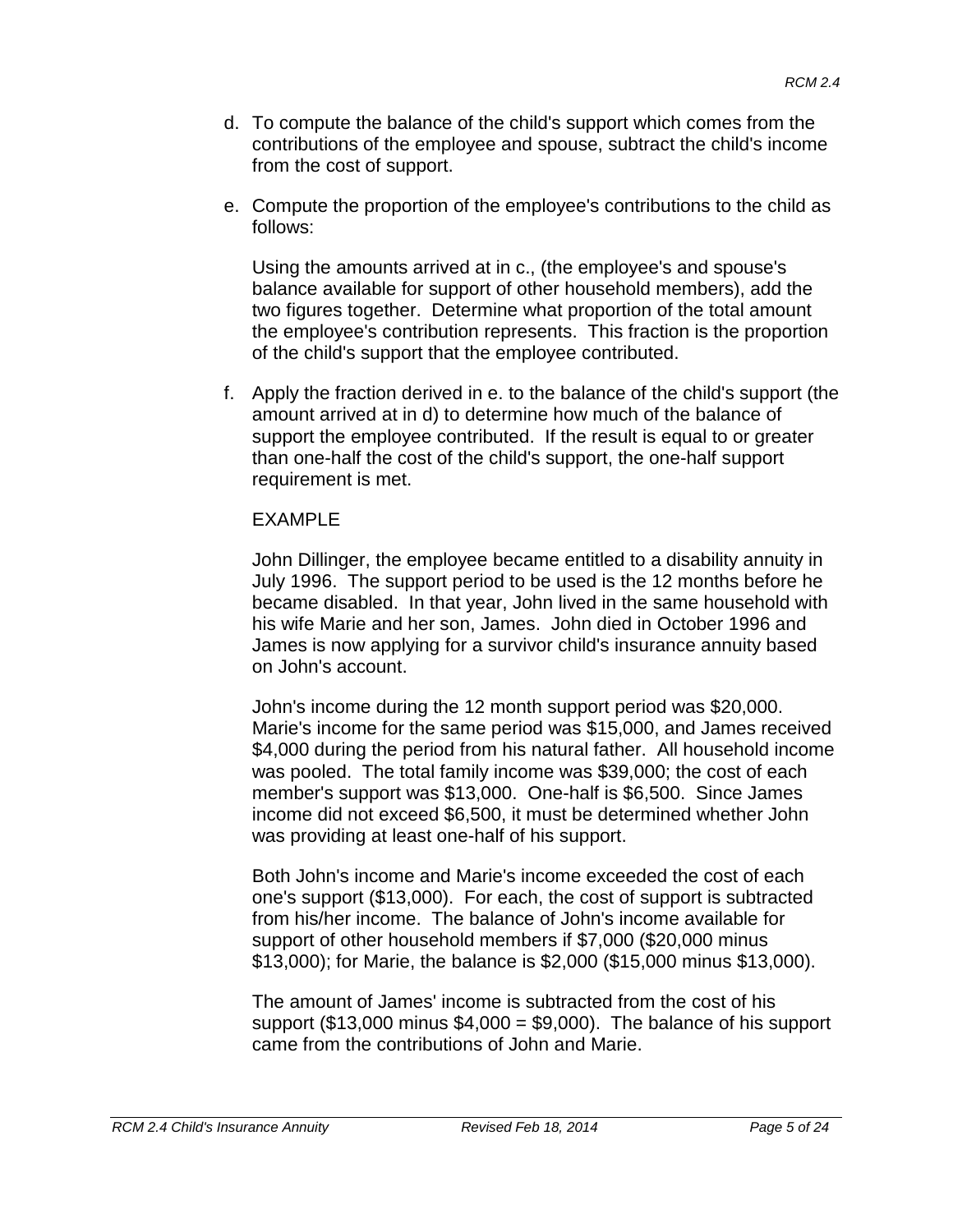In order to determine how much of the balance of James' support came from the employee, the following rule applies: The proportion of one member's contributions to any other member is the same as the proportion of his/her contributions (minus his/her own support) to the total of the remaining amounts available for support by the contributing members.

The proportions are computed as follows:

|                                                                | John         | <b>Marie</b> |
|----------------------------------------------------------------|--------------|--------------|
| Income                                                         | \$20,000.00  | \$15,000.00  |
| Cost of own support                                            | $-13,000.00$ | $-13,000.00$ |
| Balance available for<br>support of other household<br>members | 7,000.00     | 2,000.00     |

The employee's contribution to James' support equals 78% of \$9,000 (the balance of James' support). The proportion of 78% is computed by dividing \$7,000 (the balance available from John) by \$9,000 (the total remaining support available from John and Marie).

Since 78% of the balance of James' support (\$9,000) is \$7,020, and this amount is greater than \$6,500 (one-half the cost of James' support), the employee provided one-half support and the requirement for James' entitlement is met.

- 2. If the pooled method does not apply, or if use of the pooled method results in one-half support being missed by a narrow margin, compute the stepchild's support based on the employee's contributions as shown below:
	- a. Compute the stepchild's income from sources other than the employee.
	- b. Compute the employee's net contributions to the stepchild.
	- c. Add the figures from steps 'a' and 'b' to determine the cost of the stepchild's support. One-half of the amount equals one-half of the stepchild's support.
	- d. If the stepchild's income from sources other than the employee, exceed one-half the cost of the stepchild's support, the one-half requirement is not met. If the employee's contributions to the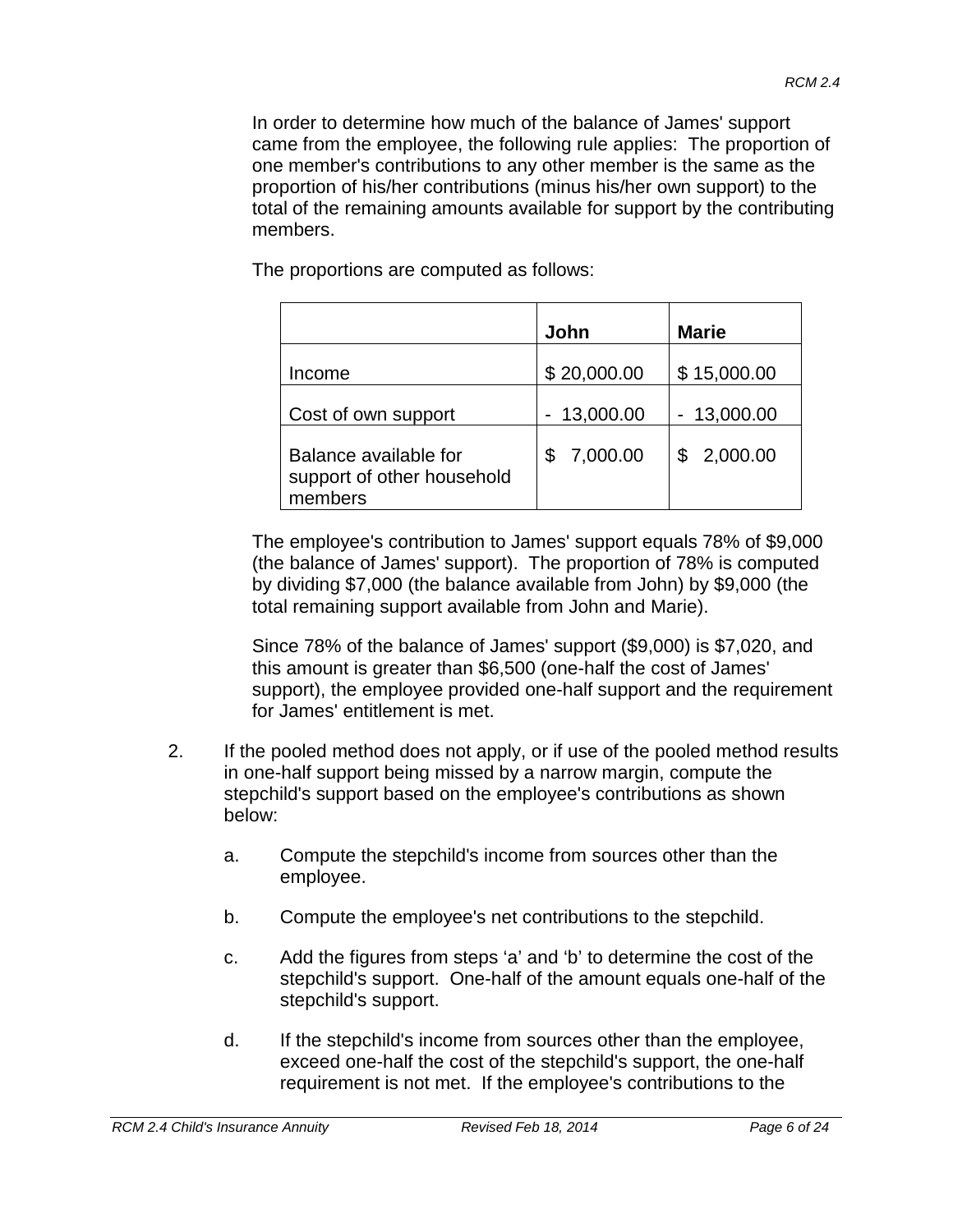stepchild equal or exceed one-half the cost of the stepchild's support, the requirements is met.

The examples below illustrate the principles used in computing one-half support in cases where family income is not pooled.

EXAMPLE 1: Employee, Spouse and Stepchild Have Income; Employee and Spouse Did Not Pool Their Income

The employee, Anna Smith, died in August 1996. During the 12 month period before she died, she lived with her husband, Philip and his son, Mitchell, from a previous marriage. Mitchell is filing for benefits as a stepchild on Anna's record. During the support period, Anna's income was \$20,000. Philip's income was \$18,000, and Mitchell received \$2,000 from his natural mother. Two other children in the household had no income.

Development determined that the pooled income method cannot be used in this case because not all family income was pooled. Anna's income was used for household expenses such as mortgage, utilities, taxes, food, and insurance; while Philip's income was used for all other expenses, such as clothing and medical expenses.

Anna's net contribution to Mitchell's support must be determined. Development indicated that the value of Mitchell's room and board was \$2,400 for the period. Since Anna paid for all household expenses, the \$2,400 amount constitutes her contribution to Mitchell's room and board. The amount Philip contributed toward Mitchell's other expenses, such as clothing and medical expenses, equaled \$2,000. Total family income was \$40,000.

The total cost of Mitchell's support was determined by adding all his sources of income: \$2,400 from Anna, \$2,000 from Philip, and \$2,000 from his natural mother. Thus, the total cost of his support equaled \$6,400. One-half of this amount is \$3,200.

Since the \$2,400 Anna contributed to Mitchell was less than onehalf of his support (\$3,200), the one-half support requirement was not met.

EXAMPLE 2: Employee, Spouse, and Stepchild Have Income; Child's Income Not Pooled with Rest of Family Income

The employee, Michael Johnson, died in August 1996. During the 12-month period before he died, he lived with his wife, Juanita, and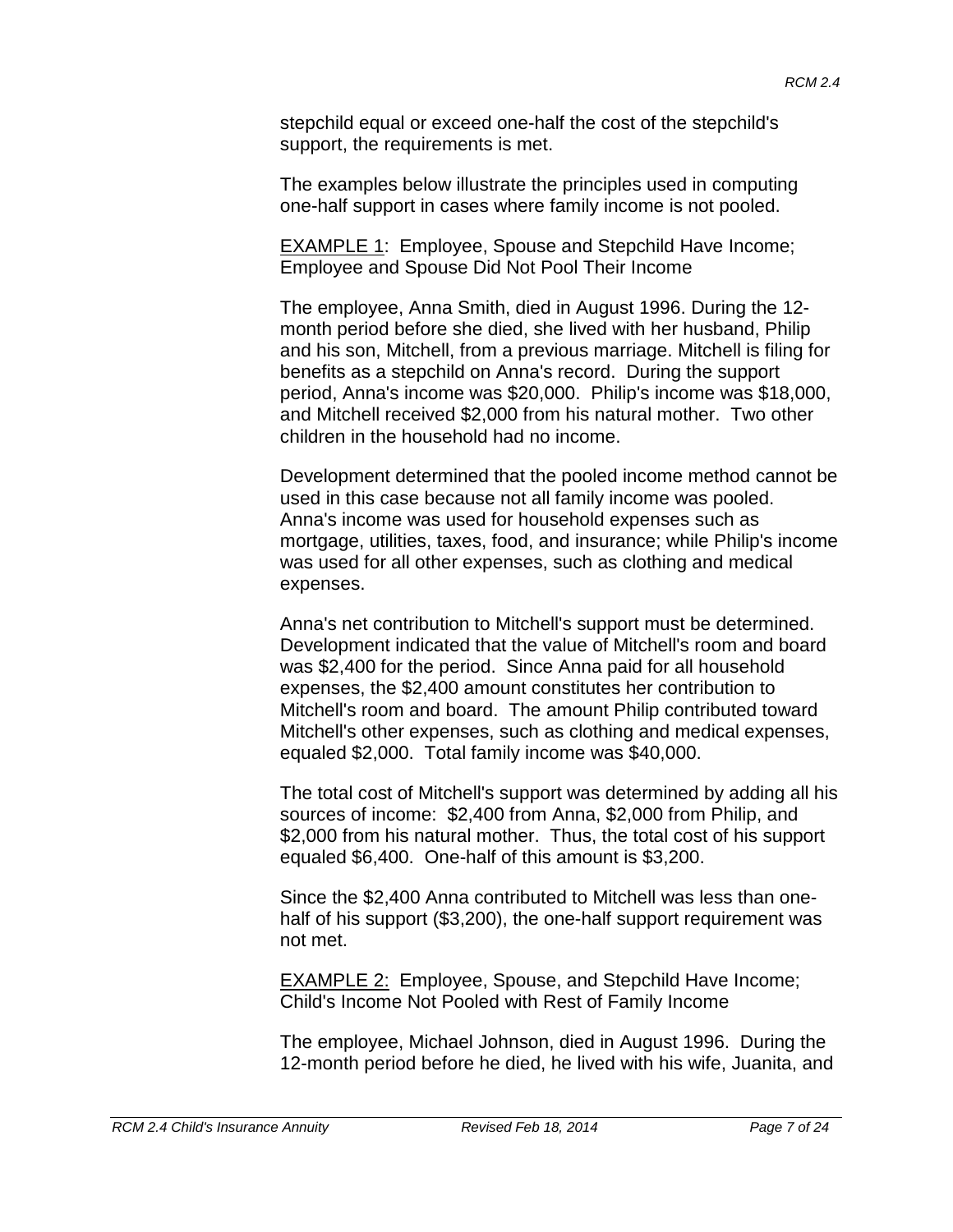her daughter from a previous marriage, Judy. Judy has filed for benefits on Sarah's record as a stepchild.

During the 12-month support period, Michael had \$30,000 in income. Juanita's income was \$24,000. Judy received \$4,000 in child support payments from her natural father. Although Michael and Juanita pooled their income, Judy's child support payments were not pooled with the household funds; but were used exclusively for her own needs such as clothing and medical care. Therefore, the pooled income method cannot be used.

Development determined that the value of Judy's room and board for the period was \$4,000. Since Michael and Juanita pooled their income, the proportion of their contributions to Judy that may be attributed to Judy must be computed. In order to determine this proportion, compute the proportion that Michael's income (\$30,000) represents with respect to the total of his income and Juanita's income (\$54,000). Since Michael's income represents 56% of the total, assume that Michael paid that percent of Judy's room and board. (This rule applies unless the facts in the case indicate otherwise.) Thus, Michael contributed \$2,240 (\$4,000 x 56%) to Judy's room and board.

In computing Michael's contributions to Judy's other needs such and clothing and medical expenses (which totaled \$5,000), Judy's \$4,000 income from her natural father is first deducted from her total expenses. The remainder is \$1,000. The 56% calculated above is applied to this \$1,000 to determine the amount Michael contributed to Judy for these expenses, (\$560).

The total of all contributions to Judy (from Michael, Juanita, and Judy's natural father) equaled \$9,000. The breakdown is as follows:

| Judy's income from her natural father                             | \$4,000 |
|-------------------------------------------------------------------|---------|
| Michael's and Juanita's contributions to Judy's<br>room and board | 4,000   |
| Michael's and Juanita's contributions to Judy's<br>other expenses | 1,000   |
| TOTAL COST OF JUDY'S SUPPORT                                      |         |

One-half of the cost of Judy's support is \$4,500. Michael's contributions to Judy (\$2,240 plus \$560) equaled \$2,800, which is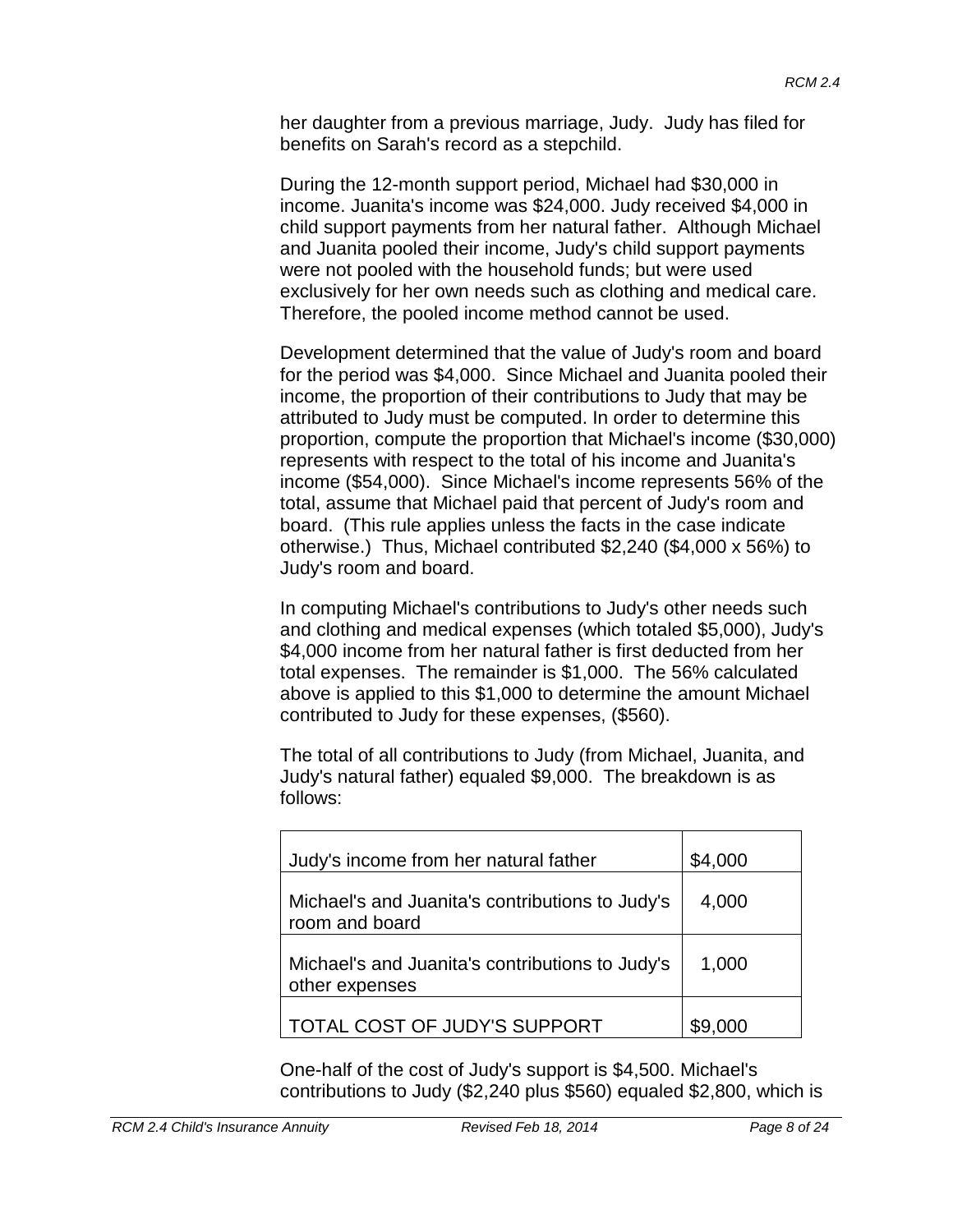less than \$4,500. Therefore, the one-half support requirement is not met.

**EXAMPLE 3: Employee and Spouse Have Income; Employee Has** Extraordinary Medical Expenses

Adam West, the employee, became disabled in August 1996. For the 12-month period before his death, he, his wife Mae, and her daughter Amy, lived in the same household. Amy is now filing for benefits as a stepchild on Adam's record.

For the 12-month period, preceding his death, Adam had \$28,000 in income. Mae's income was \$20,000. Amy had no income. The pooled income method cannot be used because not all family income was pooled; Adam spent \$4,000 of his income on medical expenses for himself during the 12-month period. The remaining amount of his income was pooled with Mae's to pay for family expenses.

To determine the amount of Adam's income available for support of the household, the \$4,000 in medical expenses is deducted from his total income, leaving a balance of \$24,000. The proportion represented by this \$24,000 in relation to the \$44,000 total of this amount and Mae's income must be determined: It equals 55% (\$24,000 divided by \$44,000). The value of each household member's room and board was determined to be \$5,000. It is assumed that Adam contributed 55% of this amount, or \$2,750. The total of Adam's and Mae's contributions to Amy for her other expenses, such as clothing and medical care, amounted to \$3,000. Adam's share of these expenses is assumed to be 55%, or \$1,650.

The total cost of Amy's support was \$8,000 (the amount Adam and Mae contributed for her room and board, \$5,000 and to her other expenses (\$3,000). One-half the cost of her support was \$4,000. Adam contributed a total of \$4,400 to her (\$2,750 in household expenses plus \$1,650 in other expenses). Since \$4,400 is greater than \$4,000, Adam contributed at least one-half of Amy's support.

# **2.4.5 Eligibility Of Child Adopted By Surviving Spouse After Employee's Death**

A child legally adopted by the employee's surviving spouse is deemed to be the legally adopted child of the employee at his (her) death if the child was living in the employee's household at the time of his or her death (refer to RCM 4.4.26) and either:

• The adoption was completed within 2 years of the employee's death 8-29-60, whichever is later; or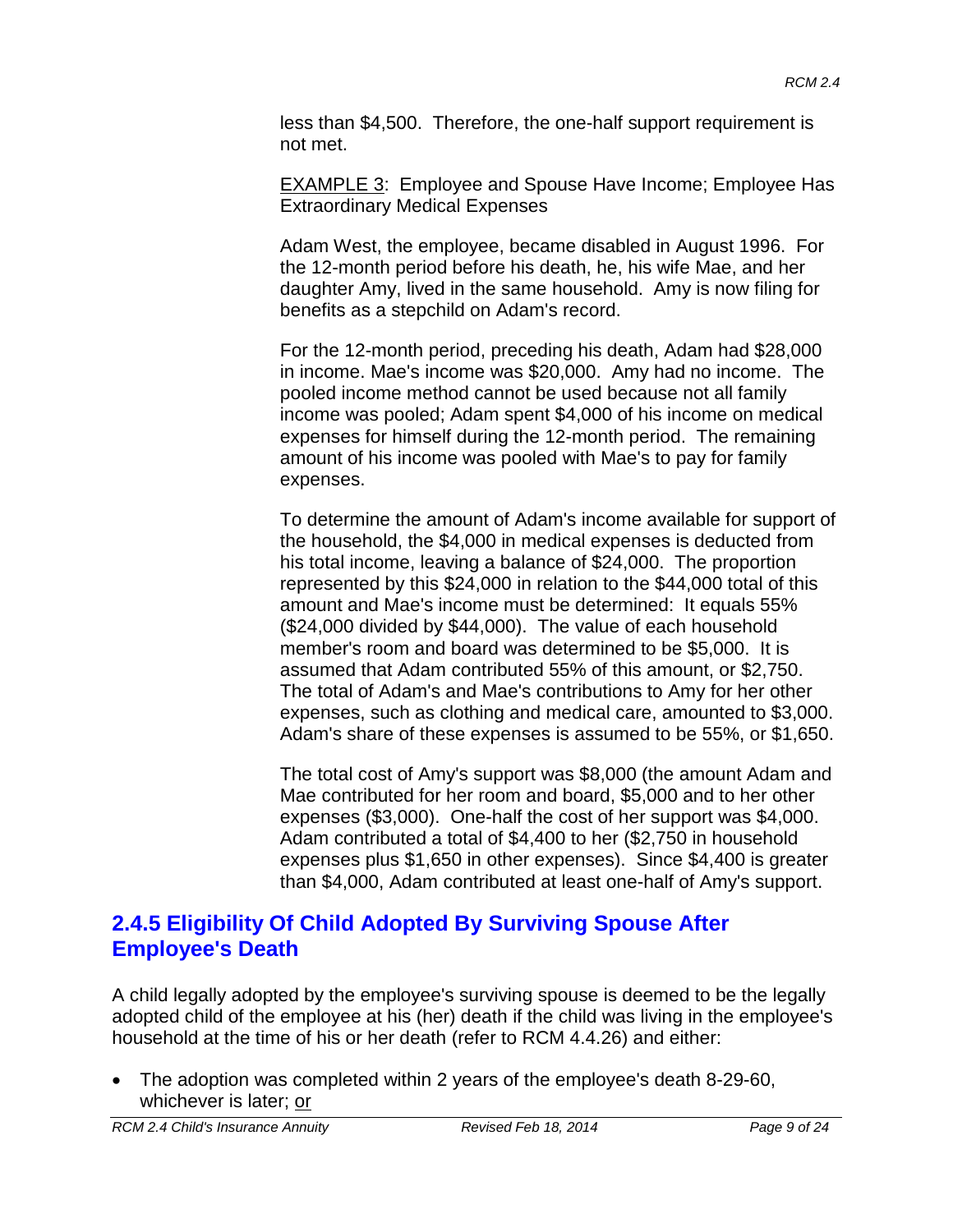• The adoption was completed at any time after the employee's death if the adoption proceedings were started by the employee before (s)he died. (This rule only applies for months after January 1968.)

In addition to the above requirements, the child must not have been receiving substantial contributions towards his (her) support from:

- A public or private welfare agency which furnishes services or assistance to children; or
- Anyone other than the employee or his(her) spouse.

NOTE: If an LSDP was previously paid and a child who was later adopted by the widow(er) qualifies under this section, the LSDP must be recovered. The child's eligibility is considered to be retroactive to the month of the employee's death, even though payment of the annuity may not be retroactive to that month. However, a deferred LSDP may be payable if the annuities payable in the 12-month period after the employee's death do not equal the amount of the LSDP.

#### **2.4.6 Beginning Date - General**

The beginning date and retroactivity of a child's insurance annuity (WIA) is explained in FOM-I-111.20, FOM-I-111.51 and FOM-I-112.9.5.

# **2.4.7 One Application Concept**

An application filed by, or on behalf of, a minor child protects the child's rights to benefits as a disabled or student child when (s)he attains age 18.

If a child is disabled before age 18, he need submit only an informational supplement (AA-19a) to his original application and furnish the Board with evidence of disability in order to receive benefits.

If a child is an FTS in the month he attains age 18, he need only submit an informational supplement (G-315) to his original application to receive benefits. However, if the child's entitlement ends after age 18 and before age 19 because he is not an FTS, he must file a new application to reestablish entitlement if he again becomes an FTS while still eligible for benefits. (See the following section for the special application and retroactivity provision applicable to FTS annuities.)

If payments ended the month before the month the child attained age 18, and the child later establishes his eligibility as either a disabled child or FTS, reinstate annuity payments effective with the month the child attained age 18, provided the evidence of full-time attendance or disability is submitted within 1 year of the termination date.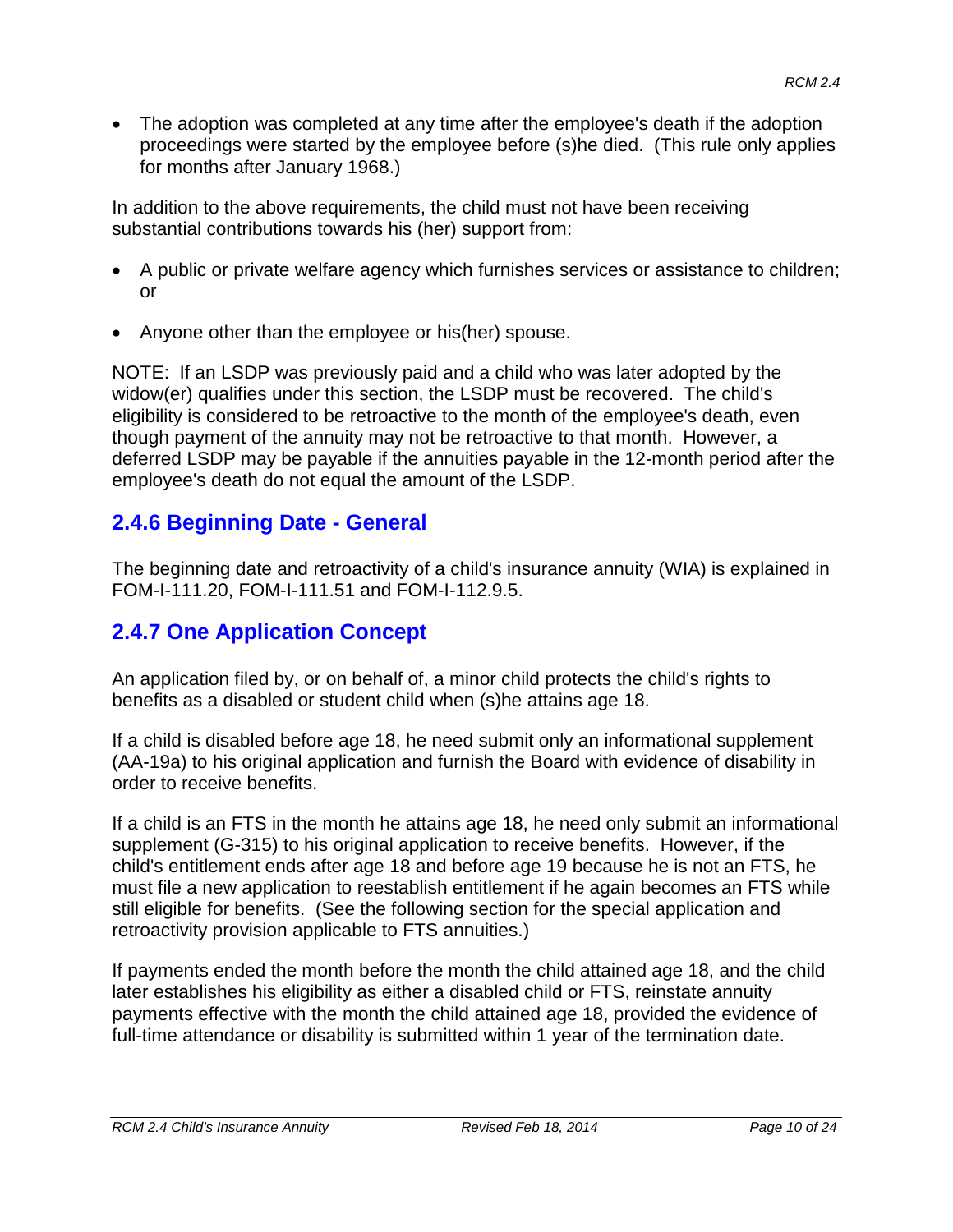#### **2.4.8 Special Application And Retroactivity Provisions For Student Children**

The filing of an application (G-315) by, or on behalf of, a child age 18 through 19 is not a legal requirement, in certain cases, to establish or continue a child's entitlement to benefits. In actual practice, however, the Board now obtains an G-315 in every student case. This section explains when the filing of an application is required and when it is only obtained for informational purposes, and the retroactivity of student annuities.

#### A. Application Requirements

- 1. When Filing of Application Is Required An AA-19 and G-315 are required from or on behalf of, a child:
	- To establish entitlement if the child age 18-19 has never previously qualified for a child's annuity; or
	- To reestablish entitlement if the child's annuity terminated when the child attained age 18 or recovered from disability before age 19. (A child is a full-time student even though payment "terminated" because the Board did not have knowledge of child's school attendance); or
	- To reestablish entitlement if the child's annuity terminated after age 18 because the child was not a full-time student.
- 2. When Filing of Application Not Required.--The filing of an application is not required in the following situations to establish or continue a child's entitlement although one is obtained for information purposes.
- If the child attains age 18 and is a full-time student in the month (s)he attains age 18. This applies in cases where payments to the child ended with the month before the month that the child attained age 18 because the Board did not have knowledge that he or she was a full-time student. In such cases, reinstate annuity payments from the month the child attained age 18, after the field office has received proof of the child's full-time attendance.

**EXAMPLE:** Roger attained age 18 in 9-95 and his child's annuity payments ended as of 8-31-95. Roger was attending Central Catholic High School full-time but he failed to submit proof to the Board of his status. He continued attending school fulltime and filed an AA-19 and G-315 on 3-29-96. Since he was an FTS in 9-95, the month he attained age 18, an application was not required to continue his entitlement and his annuity can be reinstated from 9-1-95.

B. Annuity Retroactivity - If an application is not required, payments can be made retroactively up to 12 months prior to the verification of full-time attendance.

*RCM 2.4 Child's Insurance Annuity Revised Feb 18, 2014 Page 11 of 24*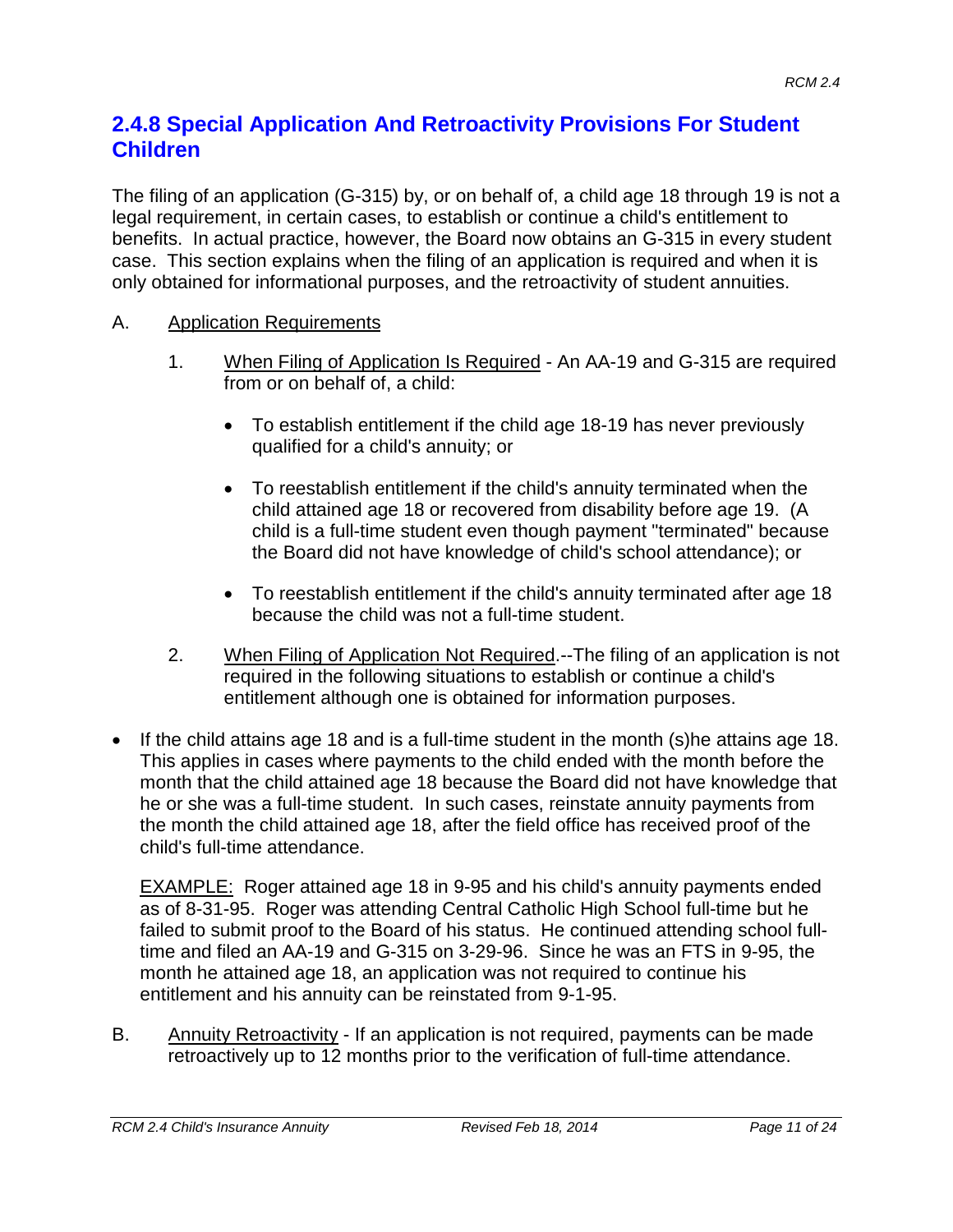If an application is required, limit retroactivity to the usual 6 months or 12 months if the application was filed before 9-1-83.

# **2.4.9 Beginning Date When Child Is Legally Adopted By Employee's Spouse After Employee's Death**

- A. Child Adopted Within 2 Years of Employee's Death A child's annuity may begin on the latest of the following dates:
	- 1. September 1, 1958; or
	- 2. The first day of the month of the employee's death; or
	- 3. The first day of the sixth month before the month in which the application is filed on behalf of the child. (Twelfth month if application was filed before 9-1-83).
- B. Child Adopted (More than 2 Years) After Employee's Death A child's annuity may begin on the latest of the following dates:
	- 1. February 1, 1968; or
	- 2. The first day of the month of the employee's death; or
	- 3. The first day of the sixth month before the month in which the application is filed on behalf of the child. (Twelfth month if application was filed before 9-1-83).

# **2.4.10 Amount Of Child's Annuity**

A child's insurance annuity consists of Tier I and Tier II.

- A. Annuity Components
	- 1. Tier I The tier I component is equal to a 75% share of the survivor PIA #1 or a proportionate share of the SS maximum. The PIA #1 is based on the RR employee's combined wages and compensation. This share is reduced for SS benefits.

Payment of tier I may be affected by certain SSA nonpayment provisions. Refer to SAPT any cases in which alien nonpayment provisions, conviction of a felony, conviction for subversive activities, deportation, (including deportation of the deceased employee due to associations with the NAZI government of Germany during World War II), or other nonpayment provisions of the SS Act are involved. Also refer to SASS any case in which a disabled child refuses to accept vocational rehabilitation services. Refer to RCM 4.9 for alien nonpayment provisions.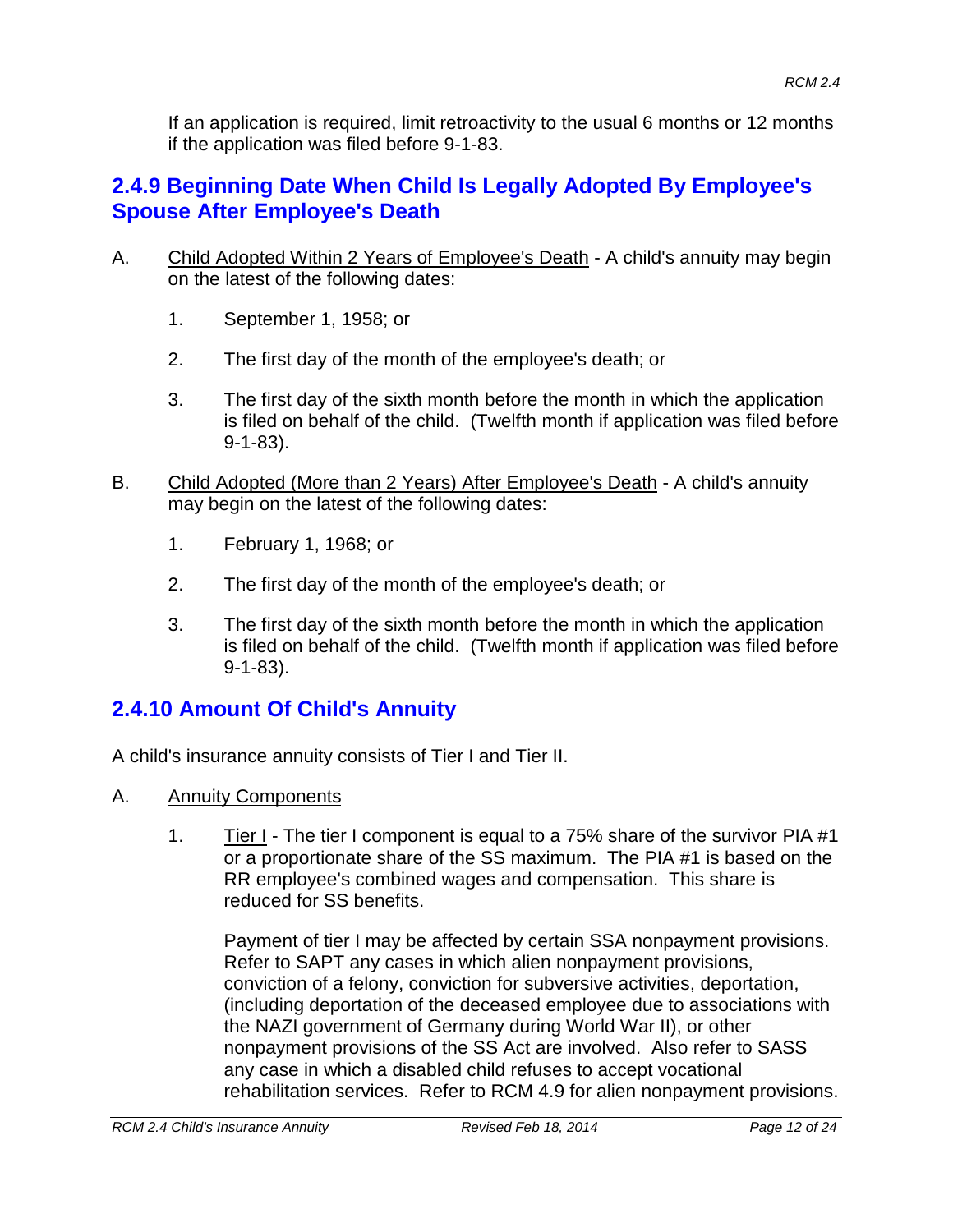- 2. Tier II The tier II component is equal to:
	- a. 30% rate (1974) Act tier II): If the employee began receiving an RR retirement annuity before October 1, 1981 or the employee died before October 1, 1981, the tier II component is equal to 30% of the gross tier I after any reduction for the maximum.
	- b. Share of EE's tier II (1981 Amend tier II): If the employee began receiving an RRA retirement annuity on October 1, 1981 or later, the employee died on October 1, 1981 or later; or the voucher date of the initial survivor award is 10-1-86 or later, the tier II component is based on a percentage of the EE tier II which would be payable if the employee were alive on the child's OBD. The basic tier II is reduced for entitlement to the vested dual benefit but is not reduced for age. A child is entitled to a 15% share of the employee's tier II. The statutory percentage may be changed if there are other entitled beneficiaries and the total paid to all the beneficiaries is less than 35% or exceeds 80% of the employee's tier II.
	- c. In certain re-entitlement cases, tier II is not payable. (See DCM 3.10.10.)

# **2.4.11 Earnings Restrictions**

- A. Restricted Employment A child's annuity is not payable for any month the child works for an employer covered by the RR Act.
- B. Other Employment Regular earnings restrictions apply to the earnings of a minor child and a student age 18-19. However, do not assess work deductions against the earnings of a disabled child age 18 or over. Send all cases in which earnings or work activity are reported for a disabled child age 18 or over to the disability programs section. If a child age 16-18 is qualifying a person for a mother's/father's annuity because of a disabling condition and earnings or work activity is reported for the child, also send the case to the disability programs section.

# **2.4.12 When Entitlement Ends**

- A. A child's annuity ends with the month before the month in which the child:
	- 1. Dies.
	- 2. Marries.
	- 3. Attains age 18, unless the child is disabled before age 22 or an FTS.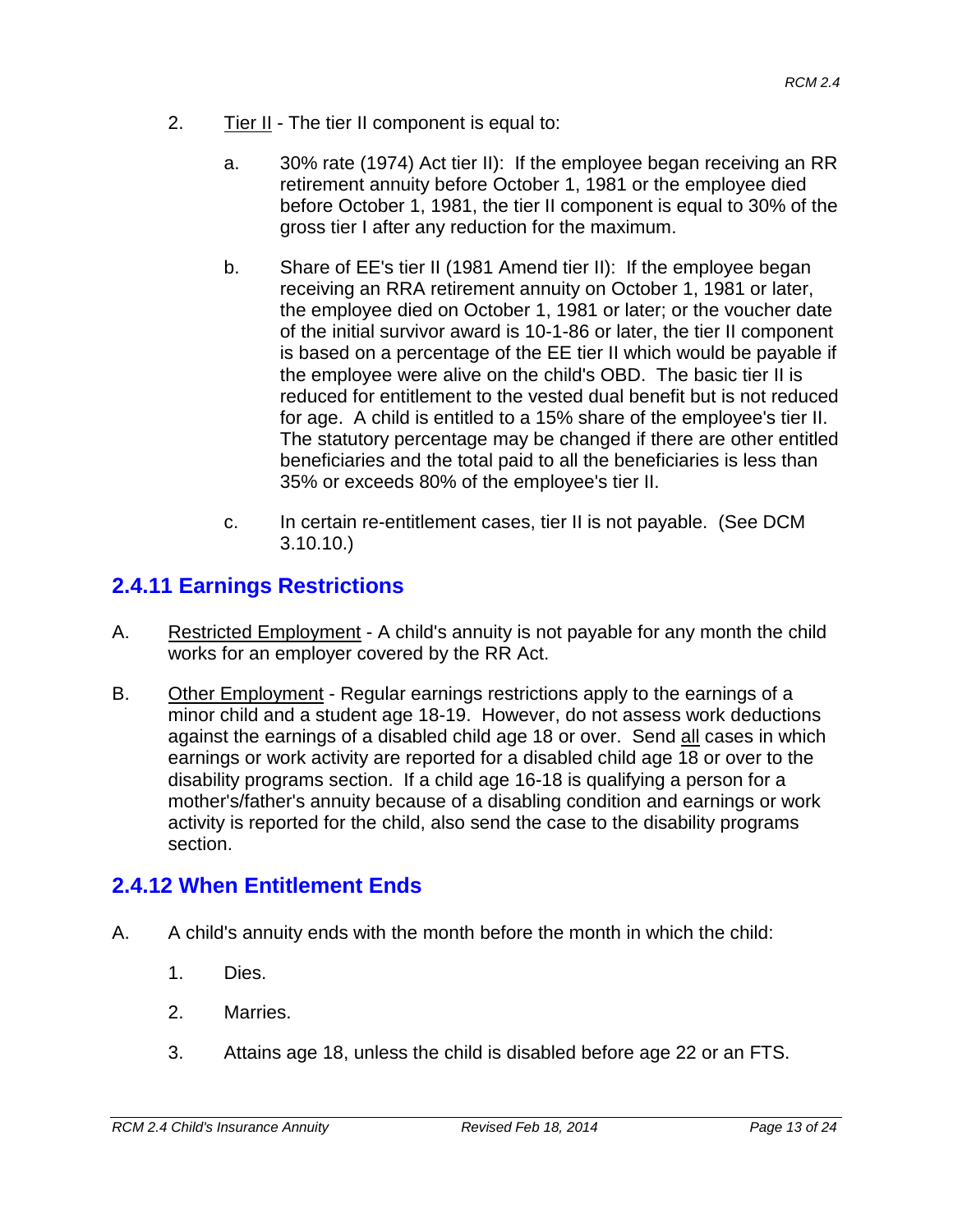- B. In addition to the above events, the child's annuity of a disabled child ends on the last day of the second month following the month in which the child recovers from disability.
- C. In addition to the events listed in A, above, the child's annuity of an FTS age 18- 19 ends when the child is no longer considered a full-time student (see sec. 2.4.61).

# **2.4.13 RLS Previously Paid To Child**

Payment as designated beneficiary of the RLS may have been made to a child previously ineligible for a child's annuity, (e.g., grandchild, child not disabled at age 18 but disabled before age 22). If one of these beneficiaries received all or any portion of the RLS, recover the RLS from annuities due but only to the extent that the RLS was paid to the child.

#### **2.4.20 Evidence Requirements**

See FOM1 420.20.1

### **2.4.21 Additional Evidence for Minor Child**

| <b>Evidence</b>                                            | <b>When Required</b>                                                                                                                                                                                     |
|------------------------------------------------------------|----------------------------------------------------------------------------------------------------------------------------------------------------------------------------------------------------------|
| Guardian or Other Legal<br>Representative (AA-5)           | If a person other than the natural, adoptive, or<br>step-parent files an application on behalf of a<br>minor child.                                                                                      |
| Responsibility of Minor - Child-<br><b>Field Interview</b> | If a child age 16-17 11/12 files an application in<br>his own behalf. Assume that a "responsibility"<br>interview has taken place if the application was<br>filed in person with contact representative. |

#### **2.4.22 Additional Evidence for Disabled Child**

| <b>Evidence</b>                   | <b>When Required</b>                                                              |
|-----------------------------------|-----------------------------------------------------------------------------------|
| <b>Medical Evidence for Child</b> | If child claims to have become disabled<br>before age 22.                         |
| Wage Information for Child        | By quarter and employer if child claims<br>to have become disabled before age 22. |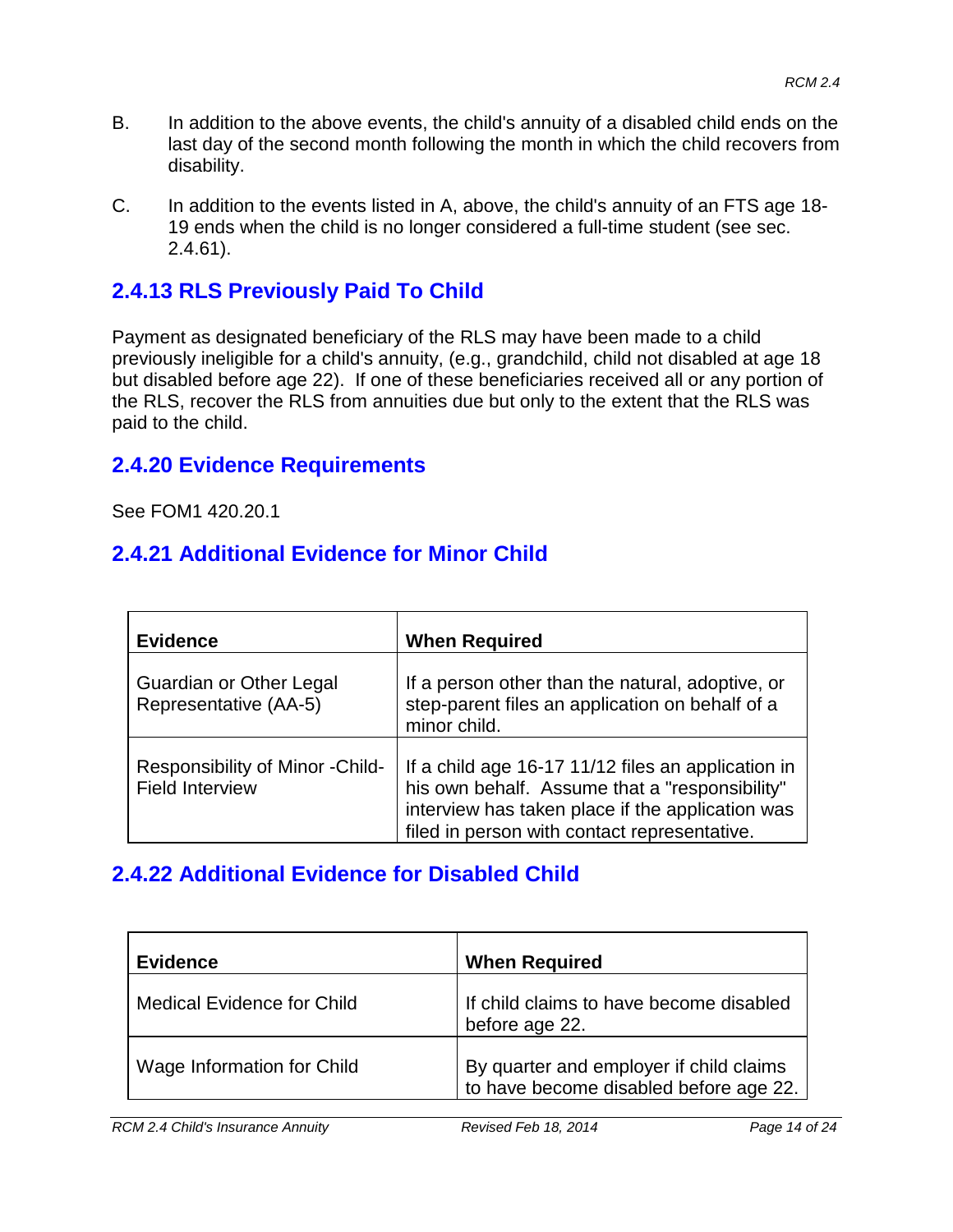# **2.4.23 Additional Evidence for Full-Time Student**

Refer to FOM 1-525.10

# **2.4.24 One Application Concept**

Refer to FOM 1-505.5.5

### **2.4.25 Special Retroactivity Provisions For Students**

Refer to FOM 1-505.5.6

# **2.4.26 Child Eligible As A Student Or Disabled Child**

Refer to FOM 1-525.5.3

# **2.4.30 Type of Application**

The following types of applications are used for a child's annuity:

A. Application for Mother's/Father's and Child's Annuity

(AA-18) - Used when the widow(er) is filing for herself (himself) and child(ren).

- B. Application for Child's Annuity (AA-19) Used when filing for minor child's, student, or disabled child's annuity.
- C. Application for Determination of Child's Disability

(AA-19a) - Used as a supplement for a disabled child age 18 or older.

D. Student Questionnaire - (G-315) - Used as a supplement for a student's annuity as follows:

Initial Entitlement: Forms AA-19 and G-315 are secured.

Child to Student Conversion: Only form G-315 is secured.

# **2.4.31 Examining the Application**

Examine the application carefully to make sure all questions are answered. Give particular attention to the answers to the following questions.

A. Appointment of Legal Guardian - If there is indication that a guardian or other legal representative has been appointed and the application is filed by someone else, have the field office secure an application and Form AA-5 from the guardian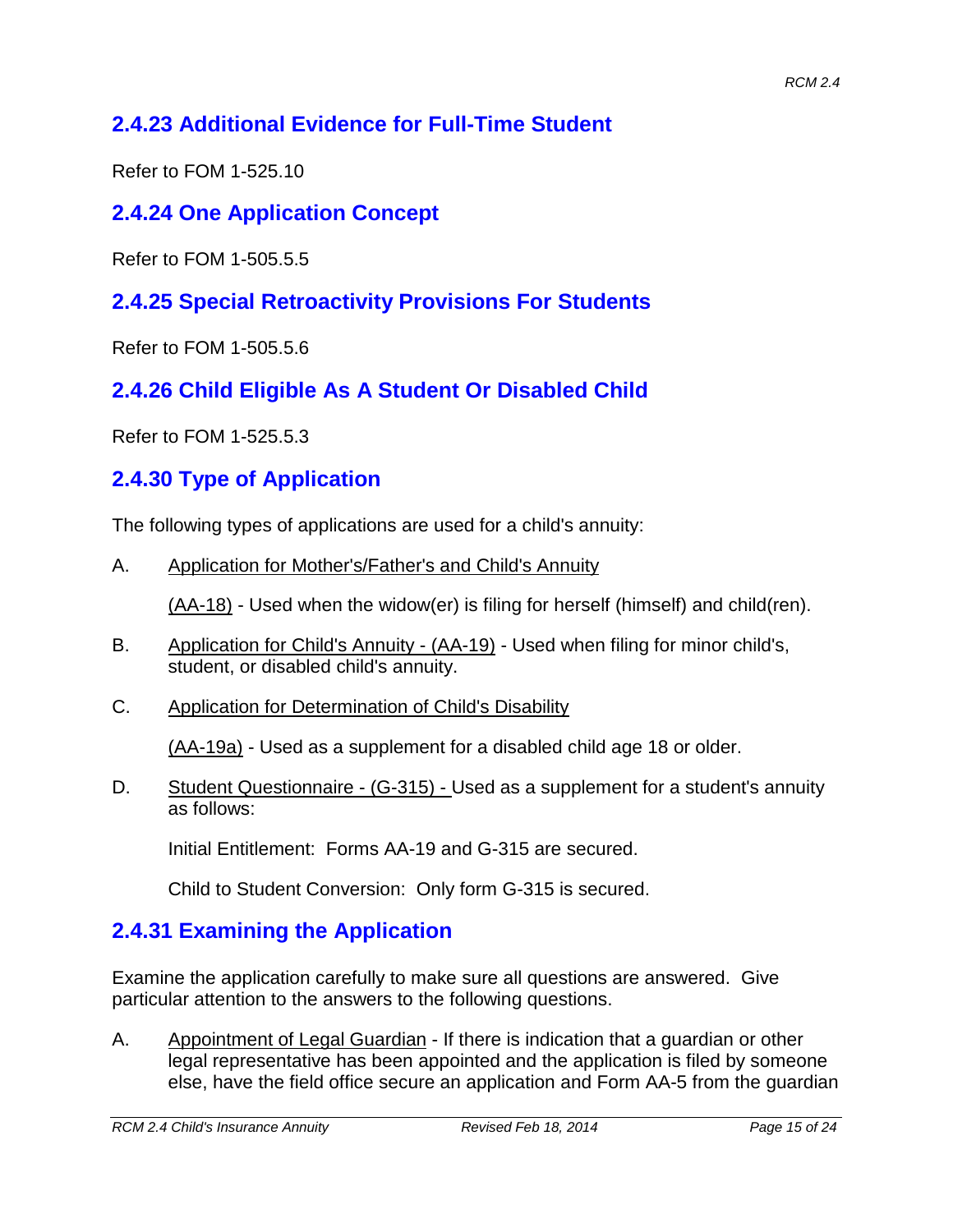or legal representative if the guardian or legal representative is recognized as representative payee.

- B. Use of Payments Made to Claimants on Behalf of Children Do not pay any applicant who does not agree to apply the payments made to him for the use and benefit of any child or children on whose behalf he has made application. This applies to legal guardians as well as the other persons who apply on behalf of children.
- C. Name of Each Child Who Survived the Employee Assume that the application is filed on behalf of all children unless other information (e.g. RL-94-F, G-659a, etc.) indicates otherwise. If the claimant is not filing for all of the children listed on the application, the reason must be stated. If no reason is given, request the field office to secure the information.
- D. Name of Each Child Not Residing With Applicant When a child is not residing with the applicant, who is other than the child's legal guardian or other legal representative, have the field office secure a statement from the applicant and the person with whom the child is residing, stating the degree of responsibility assumed by the applicant for the welfare and care of the child.
- E. Preventing Overpayments to Children When making the initial payment to a child who is within 4 months of attaining age 18, control the case to enter a FAST S/T transaction to terminate the annuity at age 18. The termination should be entered as soon as the initial payment voucher clears.

# **2.4.32 Protecting Interests of Children**

Every effort should be made to protect the interests of each child eligible for benefits. When requesting the field office to develop a claim on behalf of a child, tell them that the case should not be abandoned until all efforts to secure an application and required evidence have been exhausted. Neglect or lack of interest by a prospective payee in filing or furnishing evidence should not deprive a child of his rights to benefits.

If the person assuming responsibility for the child refuses to file an application or furnish necessary evidence, have the field office advise that person fully of the child's rights to these benefits and that any delay in filing may cause the child to lose part of the benefits he may be entitled to. Ask them to impress upon the person the fact that these benefits are a matter of right and not relief or charity. If the person persists in his refusal and will not agree to have another person file for the child, refer the case to the section supervisor.

# **2.4.33 Application Filed As A Result Of RL-175**

Refer to FOM 1-525.35.3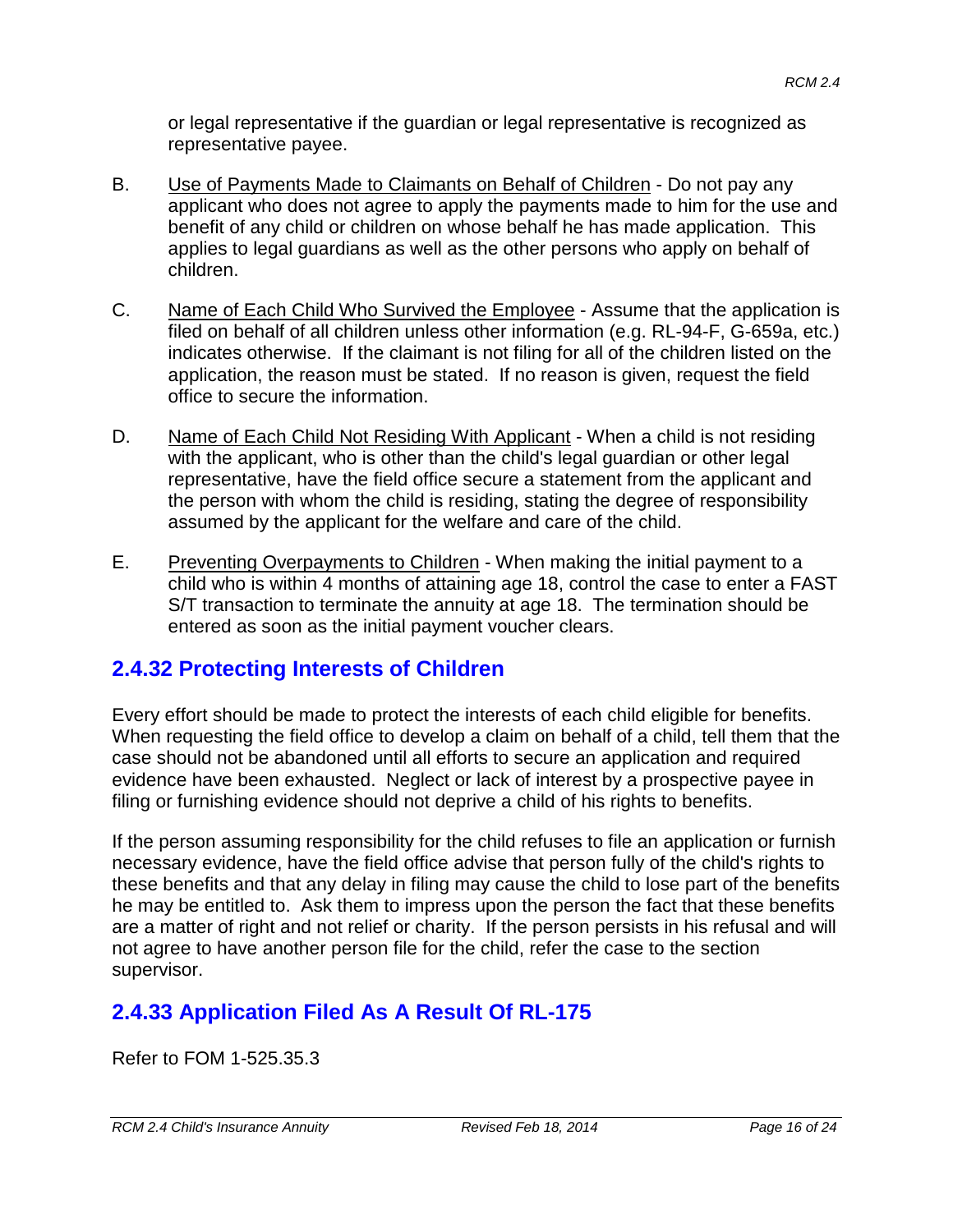### **2.4.34 Securing SS Entitlement Data**

Obtain a report of SS benefit data in any case in which there is information indicating that a child is entitled to or has filed for SS benefits on his own or any other wage record in accordance with chapter 7.4.

#### **2.4.40 Relationship & Dependency Requirements**

The following sections briefly discuss the relationship and dependency requirements which a child must meet in order to qualify for a child's annuity. More detailed information about parent-child relationship and dependency requirements is in RCM 4.4 and 4.7.

#### **2.4.41 Parent-Child Relationship**

To qualify for a child's annuity, a child must be the deceased employee's:

- A. NATURAL LEGITIMATE CHILD who is:
	- 1. A child of a ceremonial marriage; or
	- 2. A child of a voidable marriage; or
	- 3. A child of a void marriage in some States; or
	- 4. A child legitimate under State law; or
	- 5. A legitimate child under State law even though there has been no marriage or act of legitimation.
- B. ILLEGITIMATE CHILD who has rights under State Law for inheriting the employee's intestate personal property; or
- C. STEPCHILD if the employee and the child's mother or father meet the marriage requirements as described in RCM 4.4.80; or
- D. LEGALLY ADOPTED CHILD (includes a child adopted after the employee's death); or
- E. EQUITABLY ADOPTED CHILD; or
- F. DEEMED CHILD (includes an illegitimate child or a child of an invalid ceremonial marriage who would NOT have rights under State law for the purpose of inheriting the employee's intestate personal property, but can be deemed a child effective 2-1-68); or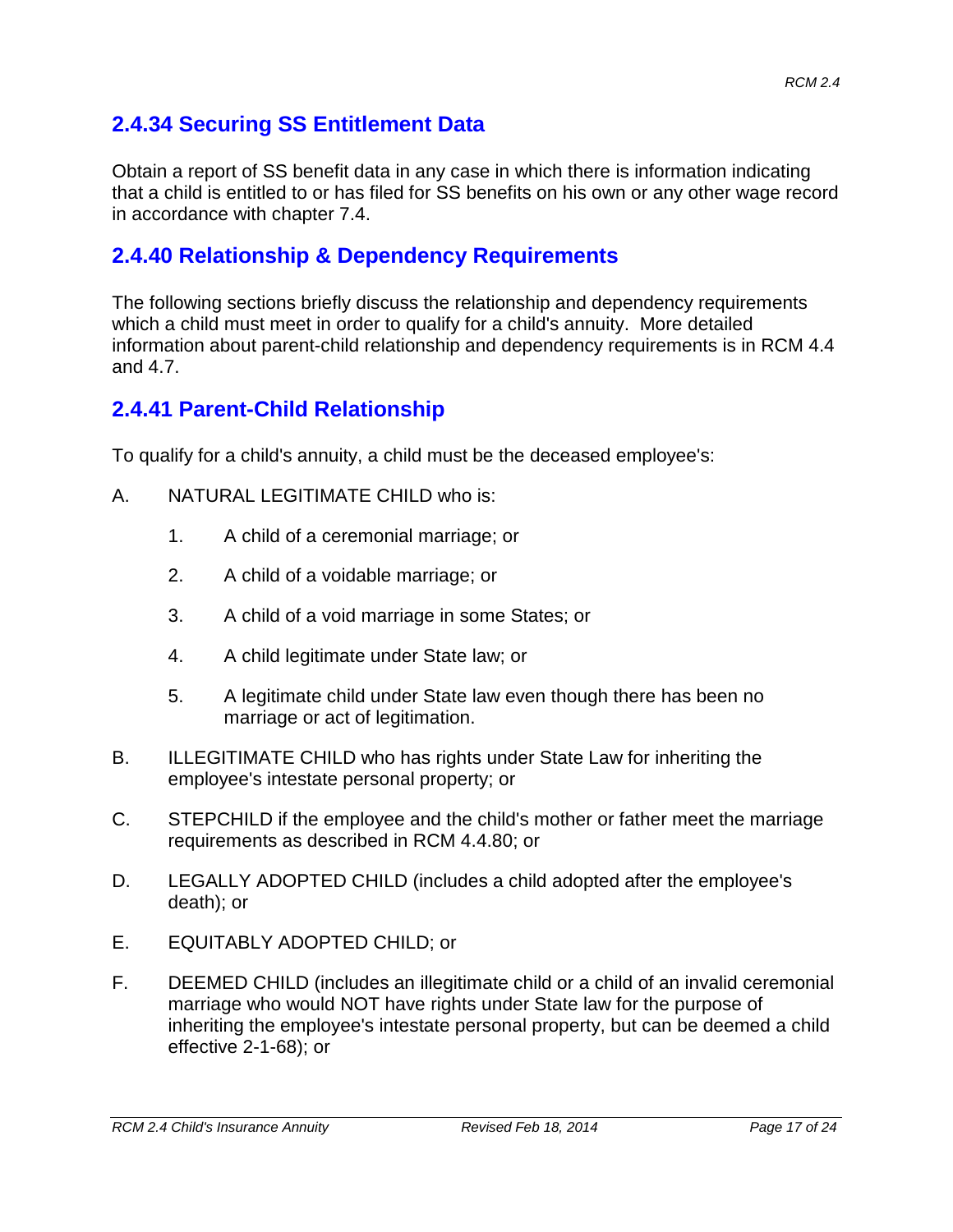- G. GRANDCHILD OR STEPGRANDCHILD. Effective 1-1-73, a grandchild or step grandchild of a deceased employee is deemed to be the employee's child for purposes of receiving a child's annuity if:
	- 1. The child's natural or adoptive parents were either deceased or disabled when the employee retired, died, or became disabled; or
	- 2. The child was legally adopted by the employee's surviving spouse and the child's natural, adopting or stepparent was not living in the employee's household and making regular contributions to the child's support at the time of the employee's death. (For further information regarding the relationship requirements for a grandchild refer to RCM Chapter 4.4).

In addition, the grandchild or step grandchild must meet the dependency requirements. This can be established if the grandchild was living with and receiving one-half support from the employee when the employee retired, died, or became disabled. (See RCM 4.7.15 for detailed instructions regarding the establishment of dependency of a grandchild.) A great-grandchild does not qualify for a child's annuity.

NOTE: A grandchild does not have to meet the above requirements to qualify for a residual lump sum or accrued annuity due but unpaid at death.

### **2.4.42 Dependency Requirements - General**

A child must be dependent on the employee at the time of the employee's death to be eligible for a child's annuity. In some instances, a child can be deemed dependent. If a child meets the requirements for deemed dependency, the presumption of dependency is conclusive; actual dependency on someone other than the employee will not defeat the presumption. Usually the statements on the application are sufficient to establish dependency. In some instances, documentary evidence is required.

The following chart shows when a child can be deemed dependent and when dependency must be proven.

| <b>Child's Status</b>                                                    | <b>Dependency</b>                                                                |
|--------------------------------------------------------------------------|----------------------------------------------------------------------------------|
| Natural Legitimate or<br>Legitimated Child (Including a<br>Deemed Child) | Deemed, unless the child was adopted by someone<br>else before employee's death. |
| <b>Legally Adopted Child</b>                                             | Deemed unless the child was adopted by employee's<br>widow(er) after death.      |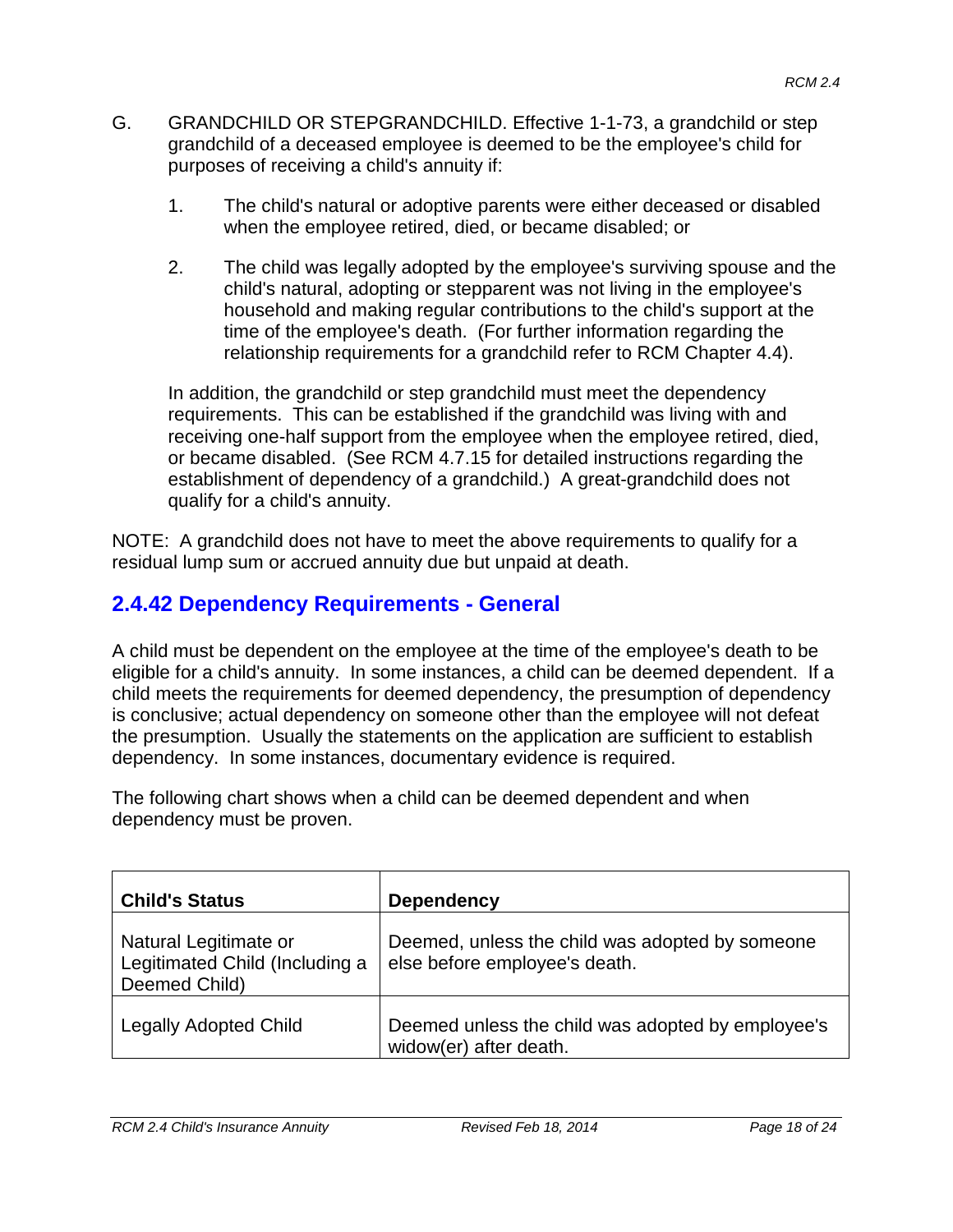| <b>Equitably Adopted Child</b>                  | Established if, at death, the employee was living with<br>or contributing to the child's support.                                                    |
|-------------------------------------------------|------------------------------------------------------------------------------------------------------------------------------------------------------|
| Stepchild                                       | Established if, at death, the employee was living with<br>or contributing 1/2 of the child's support.                                                |
| <b>Grandchild - For Months After</b><br>12-1972 | Established if the grandchild was living with and<br>receiving 1/2 support from the employee when the<br>employee retired, died, or became disabled. |

# **2.4.50 Disabled Child Age 18 Or Over**

A child may qualify for a child's annuity if (s)he has a permanent physical or mental condition which began before (s)he attained age 22, that prevents him (her) from engaging in any regular employment. A disabled child, whose annuity is terminated because of recovery from disability, can become re-entitled. See DCM 3.10.10 for reentitlement requirements. Once awarded, the annuity remains payable for as long as the child is disabled or until a terminating event occurs. A disabled child is eligible even if the widow(er) previously elected and received a residual lump sum. No recovery of the residual lump sum is to be made. (However, the widow(er) is not eligible for a (disabled) widow(er)'s annuity or a mother's/father's annuity.

# **2.4.51 Development Of Child's Disability**

A determination of the alleged disability of a minor child is not required until the child attains 18, although a disability determination may be made as early as age 16 in order to qualify the mother or father for tier I benefits. If a child is rated disabled before age 18, (s)he will not be rated again at age 18 unless there is evidence that the condition has changed. When an alleged disabled minor child is on the rolls, development action is started 4 months before the child attains age 18, in order to avoid interruption of benefits.

- A. Child on Rolls Before Age 18 When a child on the rolls is 4 months from attaining age 18, the computer will print an RL-175 letter. This letter notifies the child's payee that benefits will terminate when the child attains age 18, unless the child is either disabled or an FTS. The payee is advised to contact the nearest field office to develop the necessary evidence. The filing date of an AA-19a has no bearing on the retroactivity of benefits. If payments ended at age 18, reinstate the child's annuity effective with the month the child attained age 18, regardless of when the AA-19a is filed, provided the evidence of disability is submitted within 1 year of the attainment of age 18.
- B. Child Not on Rolls Before Age 18 When an inquiry is received about benefits for an alleged disabled child, or there is information in file indicating that such a child survives, request the field office to develop the claim in accordance with the instructions in the FOM. Enter in the "Remarks" block of Form G-659a, any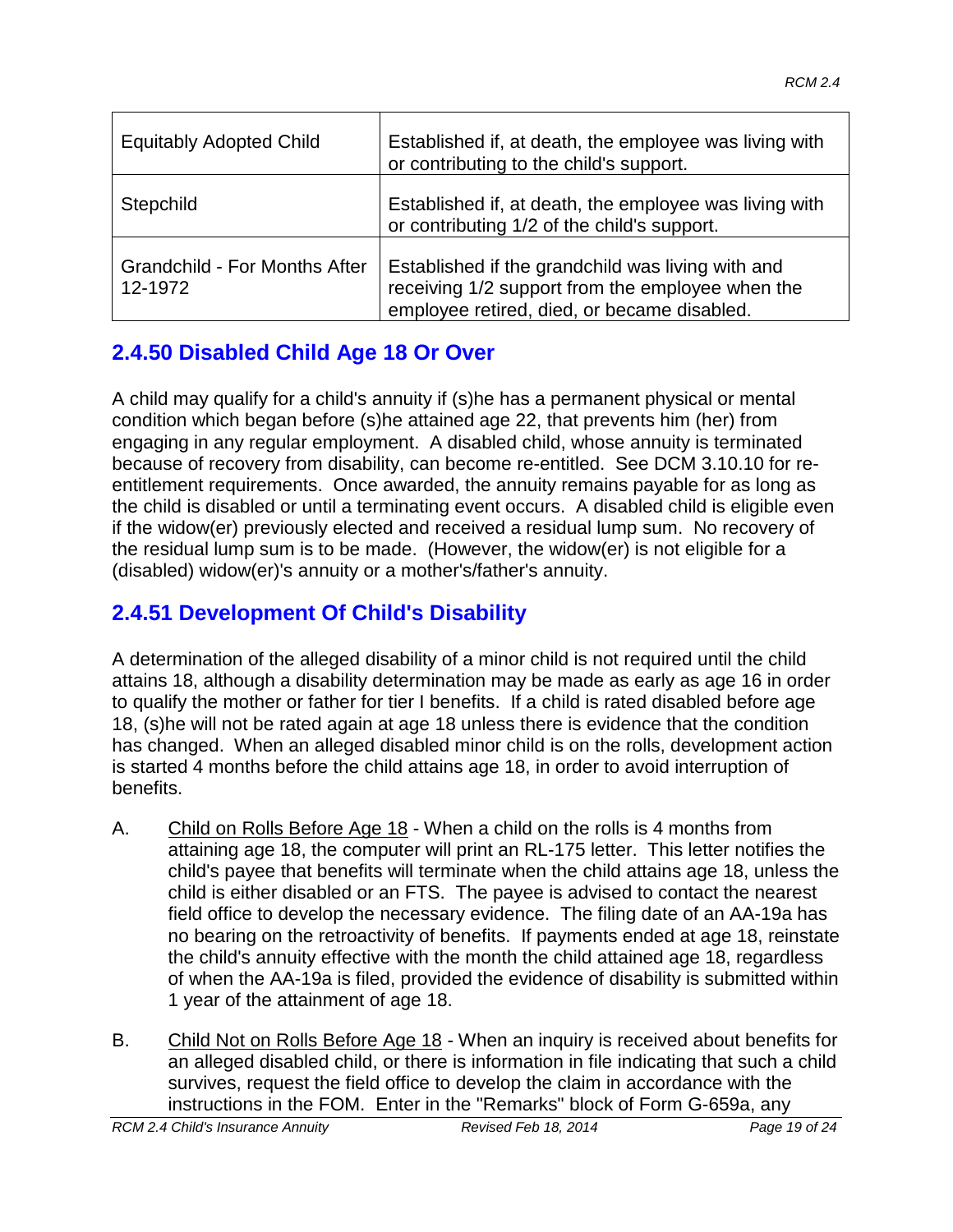information in the file that may aid the field office in their development action (e.g., child alleged to be incompetent, child confined in mental institution etc.). If the alleged disabled child resides outside the U.S. or Canada, write directly to the claimant or the person who inquired on behalf of the child. Inform the person of the evidence required to support his claim.

When the application is received and eligibility determined, prepare a G-325 and submit the case to the disability programs section for a determination. If additional evidence concerning the alleged disability is required, the disability programs section will request it.

NOTE: If the field office advises that there will be a delay in securing medical evidence for an alleged disabled child who is under age 19 and attending school full time, have them develop the child's eligibility as an FTS so the benefits may continue without interruption.

### **2.4.52 Securing Breakdown of Wages and Employers From SSA**

If the alleged disabled child has an SS number, or has worked, secure a wage breakdown and names of employers by teletype from SSA. If the wage breakdown shows a possible insured status, obtain a report of SS entitlement data for the child by requesting a G-90 on the child's social security number. In either case, after the report is received, send the case to the disability programs section for a determination of disability. If the case is already in the disability programs section when the report is received, forward the report to DPS.

#### **2.4.53 Child Previously Rated Disabled for Retirement Purposes**

Once a child has been rated disabled for inclusion in the employee's O/M, or for the purpose of awarding a wife's annuity under the RR Act, forward the claim to the Disability Programs Section (DPS) in the Bureau of Disability and Medicare Operations when an application for a child's annuity is received after the employee's death.

# **2.4.54 Employment of Disabled Child**

The earnings of a disabled child are not subject to regular work deductions. However, when there is information received or in file indicating that the child is or has been employed, and the employment was not previously reconciled with the disability, send the case to the disability programs section. Examiners in that section will determine whether the employment can be reconciled or if the child has recovered from disability.

# **2.4.55 Selecting Payee for Disabled Child**

A disabled child who can manage benefit payments in his own interest in considered mentally competent and can receive direct payment of his annuity. When making the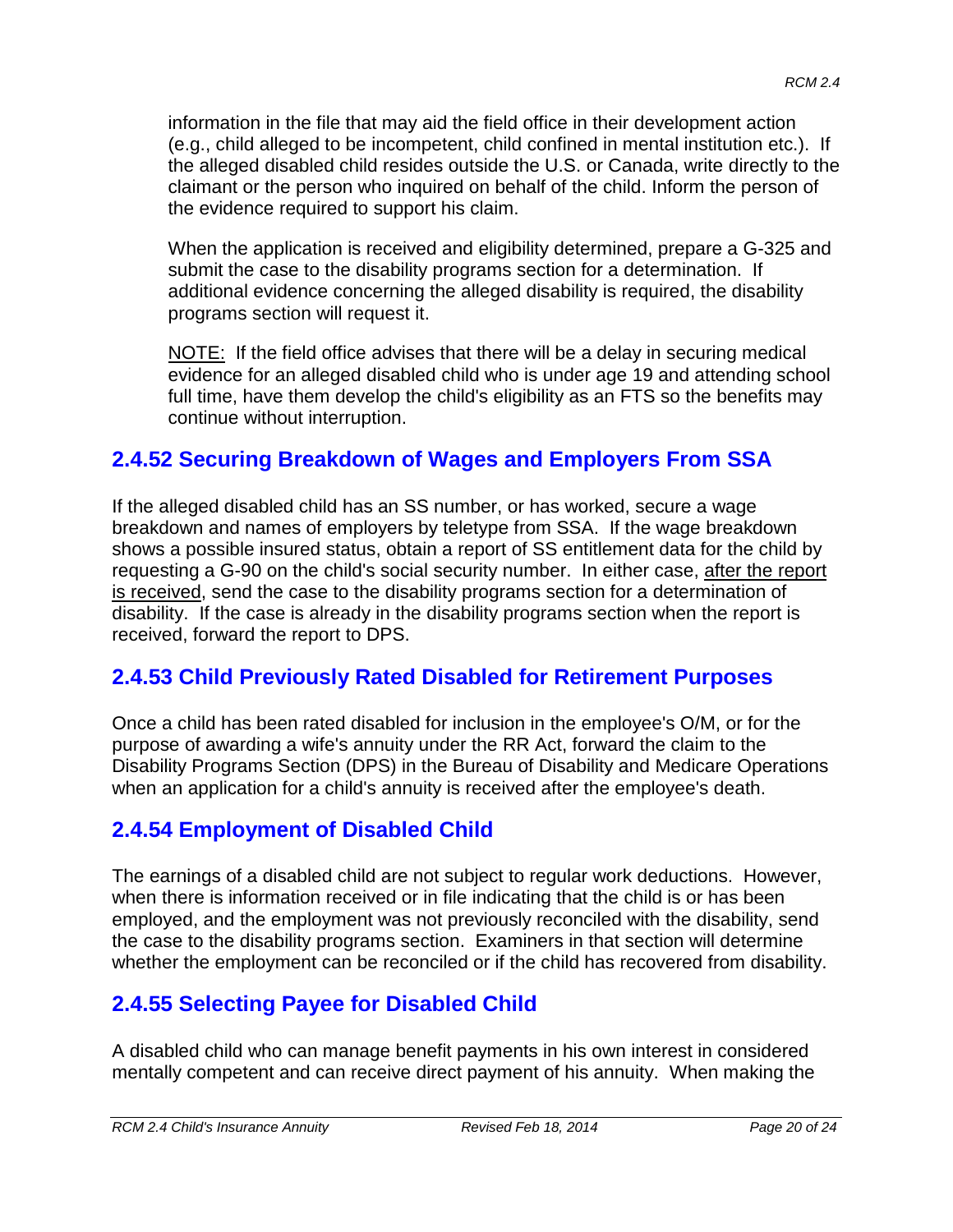disability rating, the disability programs section will determine the competency or incompetency of the disabled child.

If it is determined that the child is competent to manage benefit payments in his own interest, an application will be secured from the child. In all other cases, a representative payee will be selected for the disabled child as outlined in RCM 5.10- normally by the appropriate field office.

# **2.4.56 Effect of Dependent Parent's Entitlement**

Prior to September 1, 1983, the presence of a child normally precluded a dependent parent from receiving a parent's annuity. Effective September 1, 1983, we will pay a tier I benefit to a parent even if there is a disabled child entitled.

### **2.4.60 Full-Time Student Age 18-19**

Refer to FOM 1-505

#### **Appendices**

#### **Appendix A - Legislative History**

| <b>Effective</b><br><b>Date</b> | <b>Child and Student Annuity Provisions</b>                                                                                                                                 |
|---------------------------------|-----------------------------------------------------------------------------------------------------------------------------------------------------------------------------|
| $1 - 1 - 47$                    | Survivor annuity provided for each dependent, unmarried child under 18<br>of a deceased insured employee. Each child received 1/2 of Basic<br>Amount (BA) under RR formula. |
| 10-30-51                        | Benefit amount increased to 2/3 of BA.                                                                                                                                      |
| $11 - 1 - 51$                   | Survivor O/M computation for child annuitants.                                                                                                                              |
| $11 - 1 - 51$                   | Entitlement does not end if child adopted by stepparent, grandparent,<br>aunt, or uncle.                                                                                    |
| $9 - 1 - 54$                    | Eligibility extended to dependent disabled children age 18 or older if<br>disability began before age 18.                                                                   |
| $9 - 1 - 58$                    | Child adopted by widow(er) within 2 years after employee's death<br>became eligible.                                                                                        |
| $9 - 1 - 60$                    | Child deemed to be stepchild if natural or adopting parent had an<br>invalid ceremonial marriage.                                                                           |
| $9 - 1 - 60$                    | 3-year relationship of stepchild reduced to 1 year.                                                                                                                         |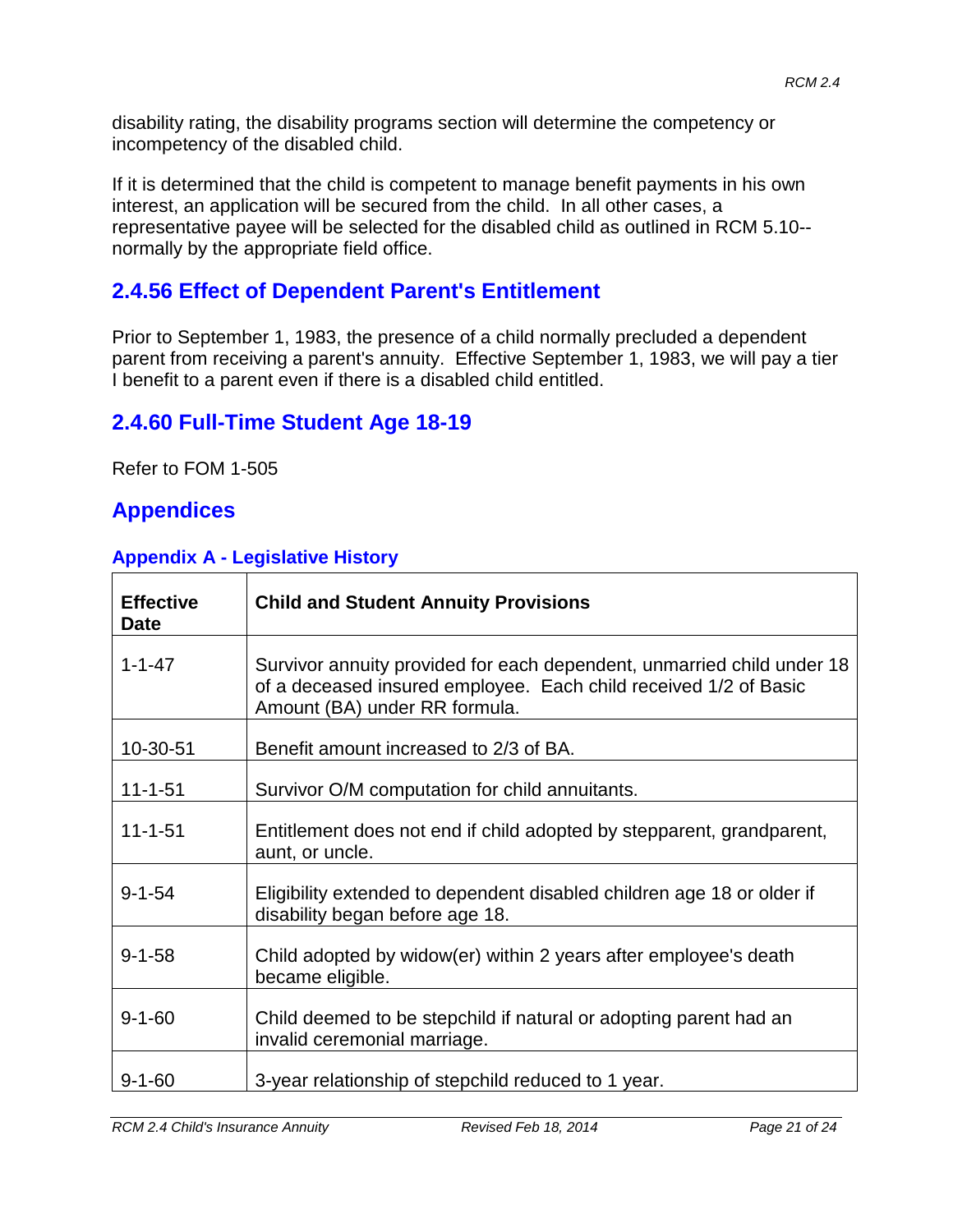| $1 - 1 - 65$  | Eligibility extended to children under age 22 if full-time students.                                                                                                                                                                                                                                   |
|---------------|--------------------------------------------------------------------------------------------------------------------------------------------------------------------------------------------------------------------------------------------------------------------------------------------------------|
| $11 - 1 - 66$ | Entitlement does not end if child adopted by a brother or sister.                                                                                                                                                                                                                                      |
| $2 - 1 - 68$  | Stepchild qualifies if employee and child's parent were married at least<br>nine months before day of employee's death. Nine months requirement<br>deemed if marriage lasted three months and employee's death either<br>was accidental or occurred during active duty while in U. S. Armed<br>Forces. |
| $2 - 1 - 68$  | Child adopted by surviving spouse any time after EE's death deemed<br>employee's adoptive child if adoption proceeding started by employee<br>before death.                                                                                                                                            |
| $2 - 1 - 68$  | "Deemed" child and child of invalid marriage become eligible.                                                                                                                                                                                                                                          |
| $1 - 1 - 73$  | Extended eligibility to children disabled before attaining age 22.                                                                                                                                                                                                                                     |
| $1 - 1 - 73$  | Extended eligibility to students age 22 if their school term has not been<br>completed.                                                                                                                                                                                                                |
| $1 - 1 - 73$  | Child entitlement not ended because of adoption.                                                                                                                                                                                                                                                       |
| $1 - 1 - 73$  | Dependent grandchild or step grandchild qualifies if:                                                                                                                                                                                                                                                  |
|               | the grandchild's parents are deceased or disabled, or                                                                                                                                                                                                                                                  |
|               | the grandchild was adopted by the surviving spouse and the child's<br>parents were not "living with" and contributing to the grandchild's<br>support.                                                                                                                                                  |
| $1 - 1 - 75$  | The 1974 RRA revised the annuity calculation to Tier 1 and Tier 2.                                                                                                                                                                                                                                     |
| 6-29-76       | Illegitimate child with inheritance rights is deemed dependent.                                                                                                                                                                                                                                        |
| $8 - 13 - 81$ | <b>Social Security Act Amendments</b>                                                                                                                                                                                                                                                                  |
|               | Student is defined as a child age 18-19 who is in FTA at an<br>educational institution.                                                                                                                                                                                                                |
|               | An educational institution is a school that provides elementary or<br>$\bullet$<br>secondary education, respectively as determined under the law or<br>the state or jurisdiction. This affected payment of the tier I portion of<br>RR Act annuity.                                                    |
|               | The phasing out of benefits to student beneficiaries already on the rolls.<br>Phase-out students are designated and the reduction of benefits began.                                                                                                                                                   |